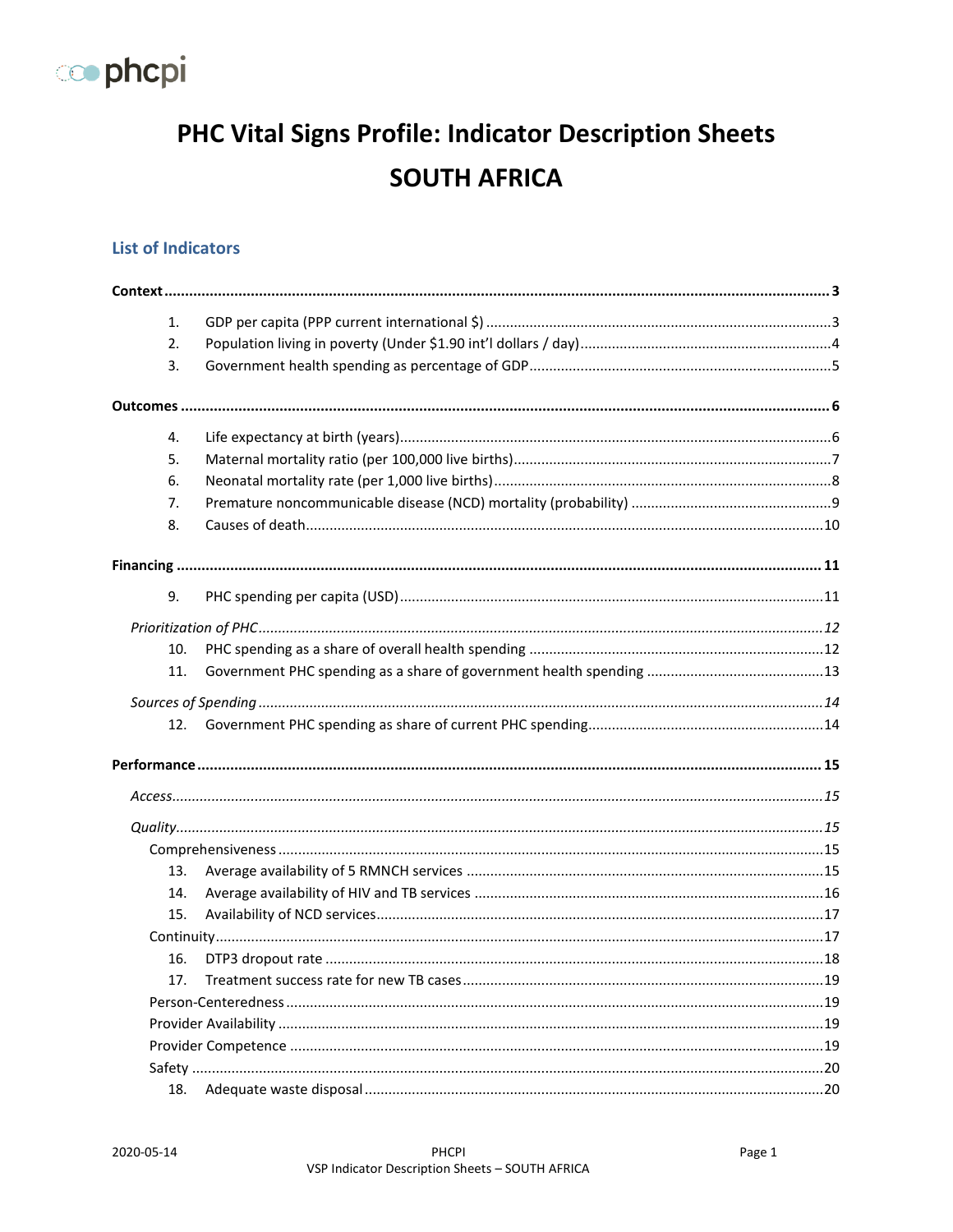

| 19. |  |
|-----|--|
|     |  |
|     |  |
| 20. |  |
| 21. |  |
| 22. |  |
| 23. |  |
|     |  |
| 24. |  |
| 25. |  |
| 26. |  |
|     |  |
| 27. |  |
|     |  |
| 28. |  |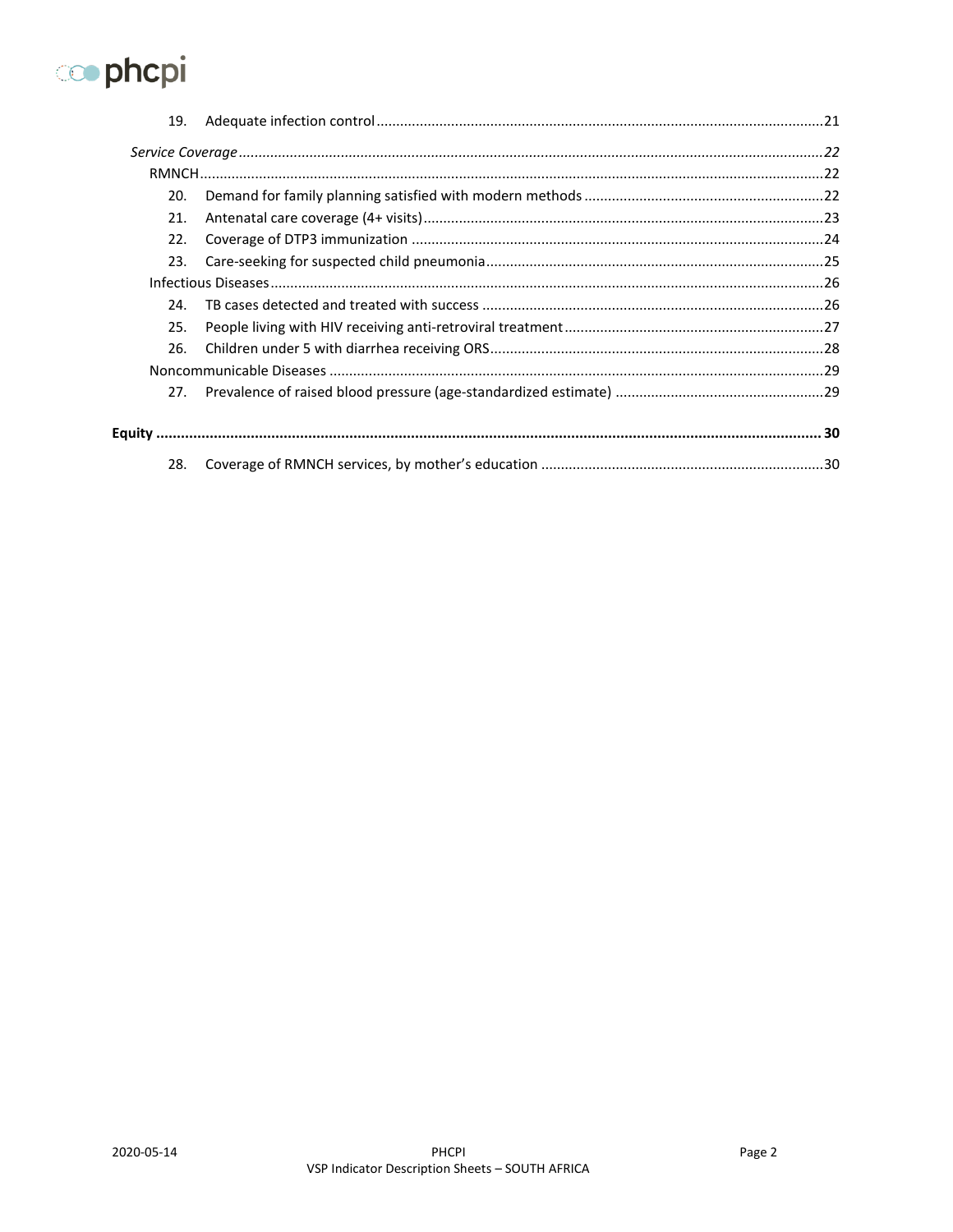

## <span id="page-2-0"></span>**Context**

Context indicators cover important contextual details about a country, including GDP per capita, the proportion of the population living in poverty, and government spending on health.

#### <span id="page-2-1"></span>**1. GDP per capita (PPP current international \$)**

| <b>Full Name of</b><br><b>Indicator</b>    | GDP per capita, PPP (current international dollars)                                                                                                                                                                                                                                                                                                                                                                    |
|--------------------------------------------|------------------------------------------------------------------------------------------------------------------------------------------------------------------------------------------------------------------------------------------------------------------------------------------------------------------------------------------------------------------------------------------------------------------------|
| Short name of<br>indicator                 | GDP per capita (\$PPP international dollars)                                                                                                                                                                                                                                                                                                                                                                           |
| <b>Description</b>                         | Gross domestic product per capita converted to international dollars using purchasing power parity<br>rates. An international dollar has the same purchasing power over GDP as the U.S. dollar has in the<br>United States. Data are in current international dollars.                                                                                                                                                 |
| Comparability                              | Comparable / Standard Indicator                                                                                                                                                                                                                                                                                                                                                                                        |
| <b>VSP Domain and</b><br><b>Sub-Domain</b> | Context                                                                                                                                                                                                                                                                                                                                                                                                                |
| <b>Construction</b>                        | Numerator: GDP is the sum of gross value added by all resident producers in the economy plus any<br>product taxes and minus any subsidies not included in the value of the products. It is calculated<br>without making deductions for depreciation of fabricated assets or for depletion and degradation of<br>natural resources.                                                                                     |
|                                            | Denominator: Total population                                                                                                                                                                                                                                                                                                                                                                                          |
| Rationale                                  | GDP per capita is an important contextual indicator that provides information about the average<br>annual income of country residents.                                                                                                                                                                                                                                                                                 |
| Data Source & Year                         | World Development Indicators (World Bank), 2017.                                                                                                                                                                                                                                                                                                                                                                       |
| <b>Limitations</b>                         | GDP as a measure has some limitations including: (1) it doesn't capture non-market production; (2) it<br>doesn't capture underground or non-official economies; (3) it doesn't measure the possible negative<br>effects (e.g. on quality of life or environment of the production captured in the measure; and (4)<br>trending can be difficult due changes in the quality of products and the inclusion of new goods. |
|                                            | Additionally, GDP estimates can vary greatly depending on the basket of goods captures and the<br>currency used for reporting. There may be differences in national accounting and demographic<br>reporting procedures and practices between countries.                                                                                                                                                                |
| <b>VSP Methodology</b>                     | N/A                                                                                                                                                                                                                                                                                                                                                                                                                    |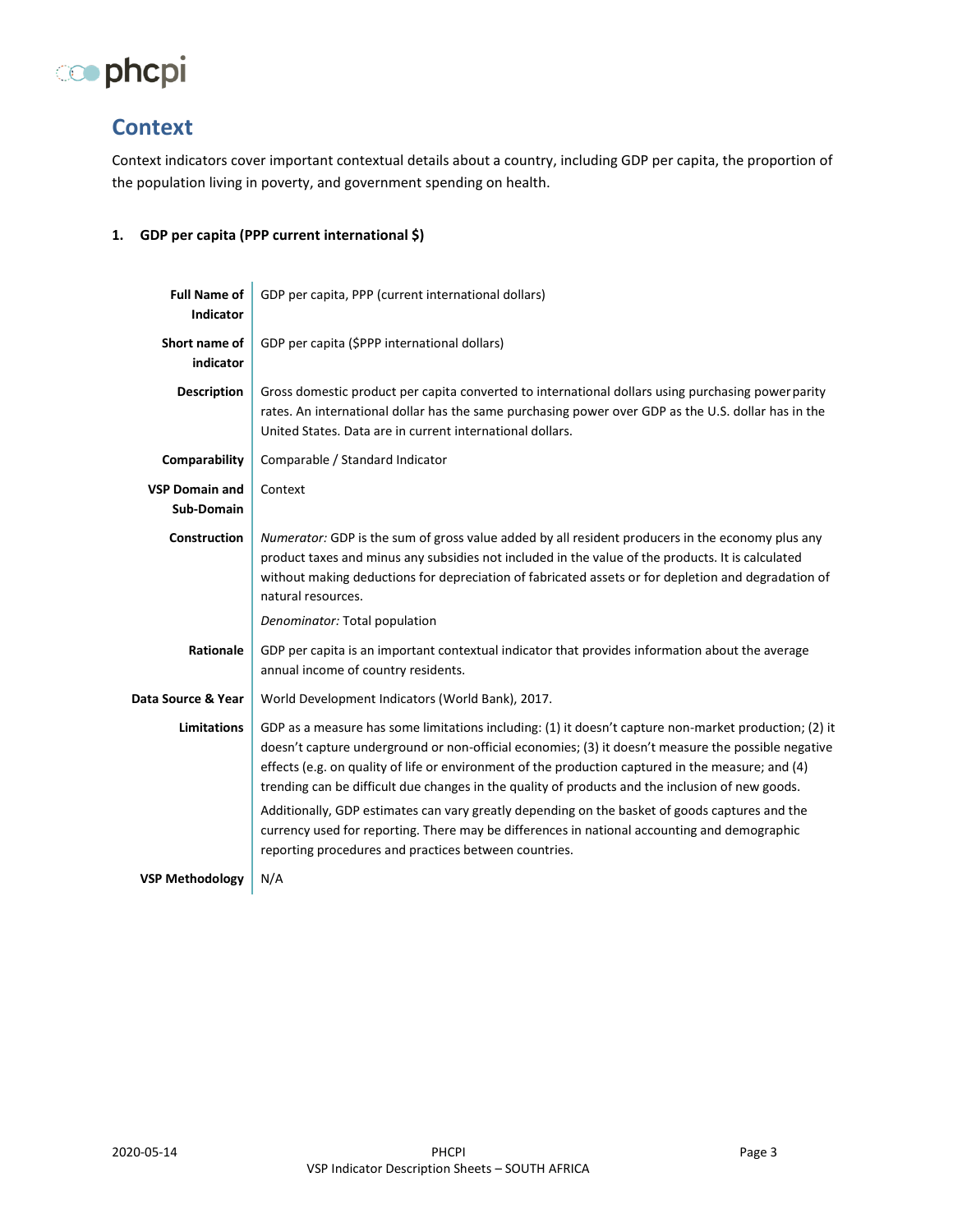

### <span id="page-3-0"></span>**2. Population living in poverty (Under \$1.90 int'l dollars / day)**

| <b>Full Name of</b><br><b>Indicator</b> | Proportion of population below international poverty line of \$1.90 per day (2011 PPP)                                                                                                                                                                                                                                          |
|-----------------------------------------|---------------------------------------------------------------------------------------------------------------------------------------------------------------------------------------------------------------------------------------------------------------------------------------------------------------------------------|
| Short name of<br>indicator              | % Living in poverty                                                                                                                                                                                                                                                                                                             |
| <b>Description</b>                      | Percentage of the population living in poverty, defined as living on less than \$1.90 international<br>dollars per day. An international dollar has the same purchasing power over GDP as the U.S. dollar<br>has in the United States. Data are in constant 2011 international dollars.                                         |
| Comparability                           | Comparable / Standard Indicator                                                                                                                                                                                                                                                                                                 |
| <b>VSP Domain and</b><br>Sub-Domain     | Context                                                                                                                                                                                                                                                                                                                         |
| <b>Construction</b>                     | Numerator: Total population living on less than \$1.90 international dollars per day<br>Denominator: Total population                                                                                                                                                                                                           |
| Rationale                               | Populations living in poverty may face greater barriers to health services access and utilization.                                                                                                                                                                                                                              |
| Data Source & Year                      | World Development Indicators (World Bank), 2014. Data are based on primary household survey<br>data obtained from government statistical agencies and World Bank country departments.                                                                                                                                           |
| <b>Limitations</b>                      | The timeliness, frequency, quality, and comparability of household surveys may be poor, particularly<br>in the poorest countries. The availability and quality of poverty monitoring data remains low in small<br>states, countries with fragile situations, and low-income countries and even some middle-income<br>countries. |
| <b>VSP Methodology</b>                  | N/A                                                                                                                                                                                                                                                                                                                             |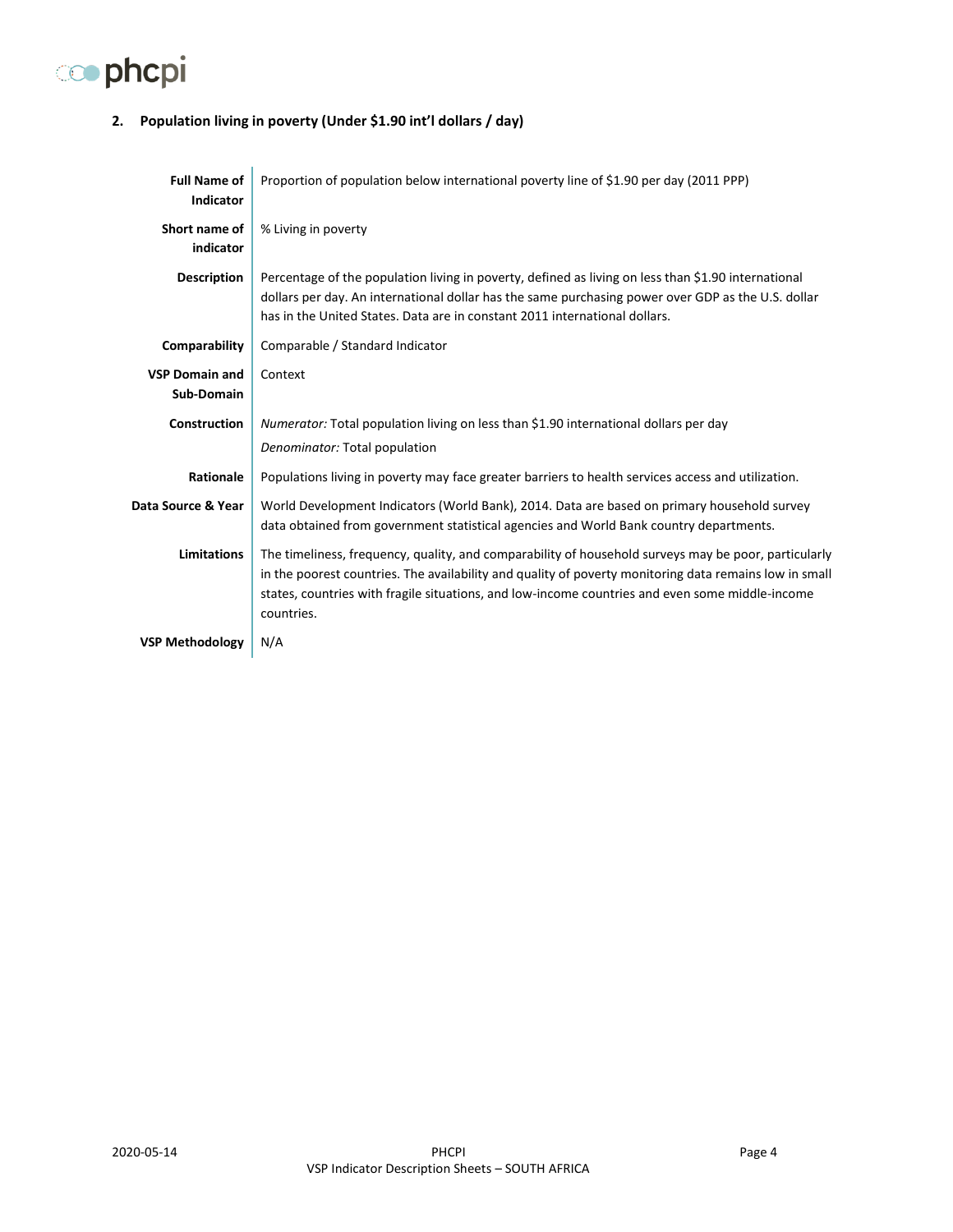# co phcpi

#### <span id="page-4-0"></span>**3. Government health spending as percentage of GDP**

| <b>Full Name of</b><br><b>Indicator</b> | Domestic General Government Health Expenditure as % of Gross Domestic Product (GDP)                                                                                                                                                                                                                                                |
|-----------------------------------------|------------------------------------------------------------------------------------------------------------------------------------------------------------------------------------------------------------------------------------------------------------------------------------------------------------------------------------|
| Short name of<br>indicator              | Government health spending as % of GDP                                                                                                                                                                                                                                                                                             |
| <b>Description</b>                      | Domestic General Government Health Expenditure as % of GDP measures current government<br>expenditure on health, from domestic sources, relative to the country's GDP. Domestic General<br>Government Health Expenditure tracks expenditure by all public and compulsory sources for health,<br>exclusively from domestic revenue. |
|                                         | The numerator refers to health care goods and services used or consumed during a year. Note that<br>capital investments are excluded.                                                                                                                                                                                              |
| Comparability                           | Comparable/Standard indicator                                                                                                                                                                                                                                                                                                      |
| <b>VSP Domain and</b><br>Sub-Domain     | Financing                                                                                                                                                                                                                                                                                                                          |
| Construction                            | <b>Numerator: Domestic General Government Health Expenditure</b>                                                                                                                                                                                                                                                                   |
|                                         | Denominator: Gross Domestic Product (GDP)                                                                                                                                                                                                                                                                                          |
| Rationale                               | Contributes to understanding overall government expenditure on health in relation to the size of the<br>national economy.                                                                                                                                                                                                          |
| Data Source & Year                      | WHO Global Health Expenditure Database, 2014.                                                                                                                                                                                                                                                                                      |
| <b>Limitations</b>                      | The indicator value presented may differ from country data sources due to the adoption of methods<br>to enhance international comparability.                                                                                                                                                                                       |
| <b>VSP Methodology</b>                  | N/A                                                                                                                                                                                                                                                                                                                                |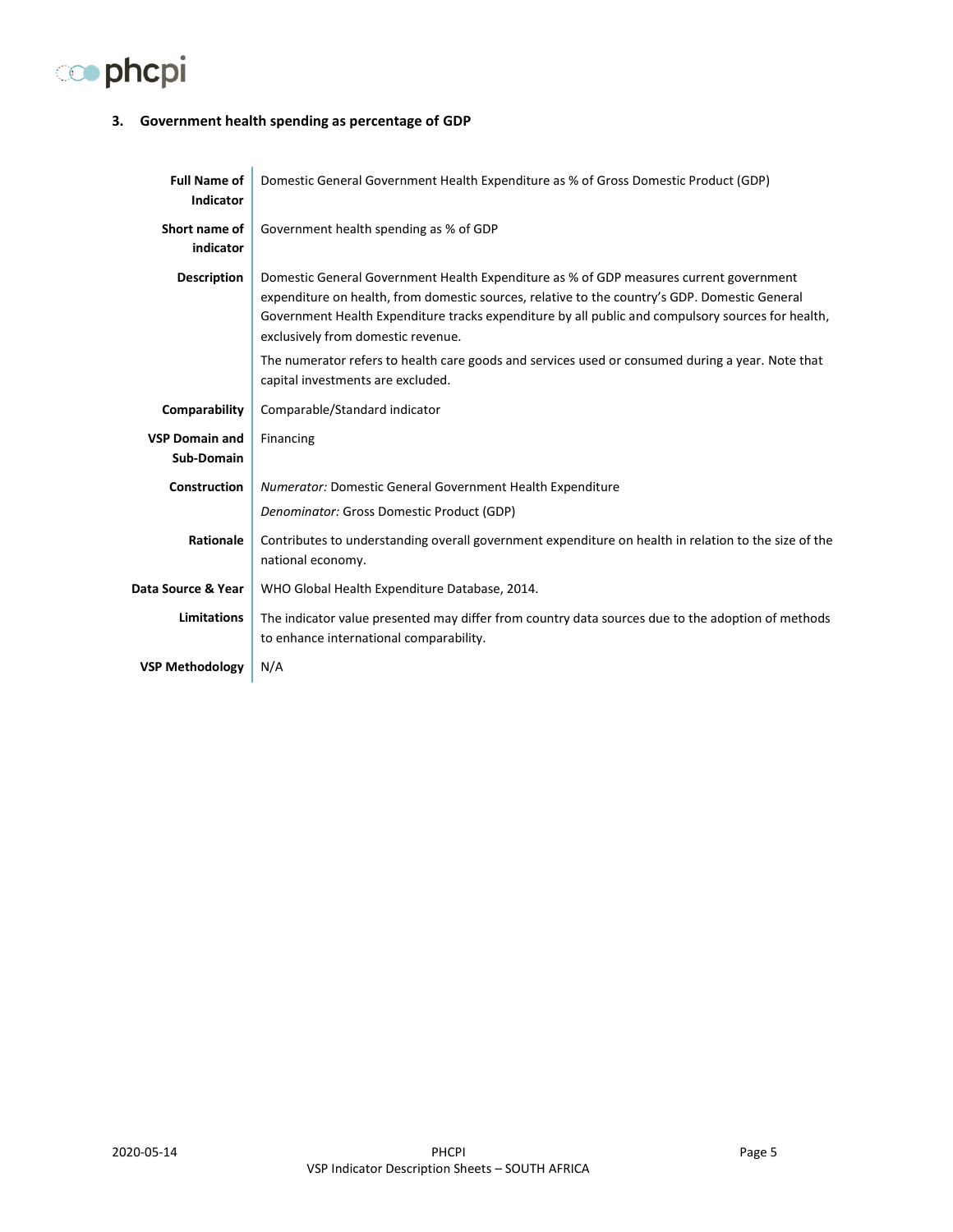

## <span id="page-5-0"></span>**Outcomes**

Outcomes focus on the health status of the population, including life expectancy, mortality, and causes of death.

#### <span id="page-5-1"></span>**4. Life expectancy at birth (years)**

| <b>Full Name of</b><br><b>Indicator</b> | Life expectancy at birth (years)                                                                                                                                                                                                                                                                                                                                                                                                                                            |
|-----------------------------------------|-----------------------------------------------------------------------------------------------------------------------------------------------------------------------------------------------------------------------------------------------------------------------------------------------------------------------------------------------------------------------------------------------------------------------------------------------------------------------------|
| Short name of<br>indicator              | Life expectancy                                                                                                                                                                                                                                                                                                                                                                                                                                                             |
| <b>Description</b>                      | The average number of years that a newborn could expect to live if he or she were to pass through<br>life exposed to the sex- and age-specific death rates prevailing at the time of his or her birth, for a<br>specific year, in a given country, territory or geographical area.                                                                                                                                                                                          |
| Comparability                           | Comparable / Standard Indicator                                                                                                                                                                                                                                                                                                                                                                                                                                             |
| <b>VSP Domain and</b><br>Sub-Domain     | Outcomes                                                                                                                                                                                                                                                                                                                                                                                                                                                                    |
| <b>Construction</b>                     | Life expectancy at birth is derived from life tables and is based on sex- and age-specific death rates.<br>United Nations values for life expectancy at birth correspond to mid-year estimates, consistent with<br>the corresponding United Nations fertility medium-variant quinquennial population projections.<br>Procedures used to estimate WHO life tables for Member States vary depending on the data<br>available to assess child and adult mortality.             |
| Rationale                               | Life expectancy at birth is one of the key measures of a population's health and is a reflection of the<br>overall mortality level and pattern across all age groups within the population.                                                                                                                                                                                                                                                                                 |
| Data Source & Year                      | Global Health Observatory (GHO), 2016. Data on maternal mortality and other relevant variables are<br>obtained through databases maintained by WHO, UNPD, UNICEF, and the World Bank. Data available<br>from countries vary in terms of the source and methods. Given the variability of the sources of data,<br>different methods are used for each data source in order to arrive at country estimates that are<br>comparable and permit regional and global aggregation. |
| <b>Limitations</b>                      | The lack of complete and reliable mortality data, especially for low income countries and particularly<br>on mortality among adults and the elderly, necessitates the application of modelling (based on data<br>from other populations) to estimate life expectancy. This may lead to minor differences compared<br>with official life tables prepared by Member States.                                                                                                   |
| <b>VSP Methodology</b>                  | N/A                                                                                                                                                                                                                                                                                                                                                                                                                                                                         |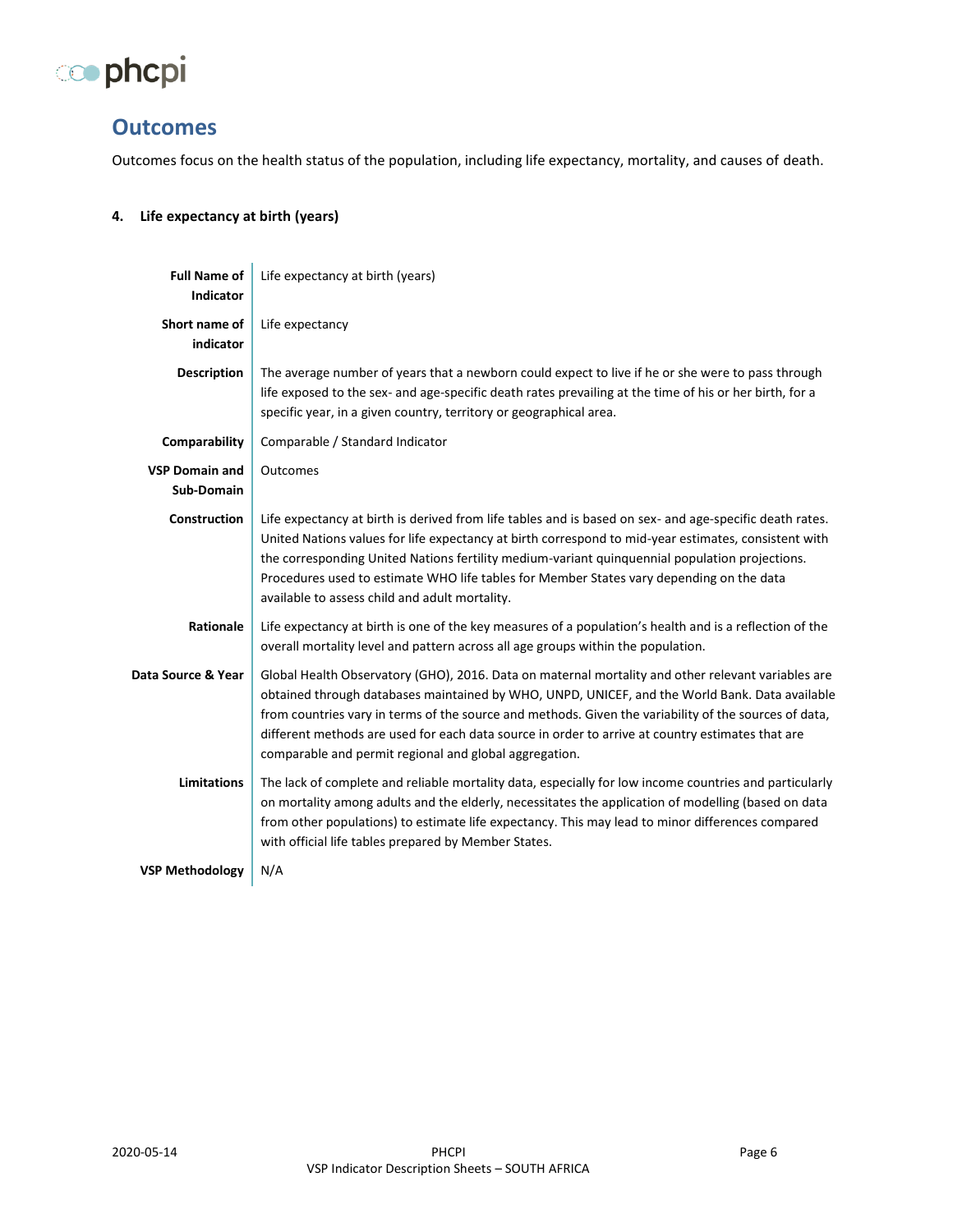# co phcpi

### <span id="page-6-0"></span>**5. Maternal mortality ratio (per 100,000 live births)**

| <b>Full Name of</b><br><b>Indicator</b>    | Maternal mortality ratio (per 100,000 live births)                                                                                                                                                                                                                                                                                                                                                                                                                                                                              |
|--------------------------------------------|---------------------------------------------------------------------------------------------------------------------------------------------------------------------------------------------------------------------------------------------------------------------------------------------------------------------------------------------------------------------------------------------------------------------------------------------------------------------------------------------------------------------------------|
| Short name of<br>indicator                 | Maternal mortality ratio                                                                                                                                                                                                                                                                                                                                                                                                                                                                                                        |
| <b>Description</b>                         | The annual number of female deaths from any cause related to or aggravated by pregnancy or its<br>management (excluding accidental or incidental causes) during pregnancy and childbirth or within 42<br>days of termination of pregnancy, irrespective of the duration and site of the pregnancy, expressed<br>per 100,000 live births, for a specified time period.                                                                                                                                                           |
| Comparability                              | Comparable / Standard Indicator                                                                                                                                                                                                                                                                                                                                                                                                                                                                                                 |
| <b>VSP Domain and</b><br><b>Sub-Domain</b> | Outcomes                                                                                                                                                                                                                                                                                                                                                                                                                                                                                                                        |
| Construction                               | Numerator: Number of maternal deaths                                                                                                                                                                                                                                                                                                                                                                                                                                                                                            |
|                                            | Denominator: Number of live births (expressed per 100,000 live births)                                                                                                                                                                                                                                                                                                                                                                                                                                                          |
| Rationale                                  | Complications during pregnancy and childbirth are a leading cause of death and disability among<br>women of reproductive age in developing countries. The maternal mortality ratio represents the<br>obstetric risk associated with each pregnancy and monitors deaths related to pregnancy and<br>childbirth. It reflects the capacity of the health system to provide effective health care in preventing<br>and addressing the complications occurring during pregnancy and childbirth that can result in<br>maternal death. |
| Data Source & Year                         | Global Health Observatory (GHO), 2015. Data on maternal mortality and other relevant variables are<br>obtained through databases maintained by WHO, UNPD, UNICEF, and the World Bank. Data available<br>from countries vary in terms of the source and methods. Given the variability of the sources of data,<br>different methods are used for each data source in order to arrive at country estimates that are<br>comparable and permit regional and global aggregation.                                                     |
| <b>Limitations</b>                         | Vital registration and health information systems in most developing countries are weak and thus<br>cannot provide an accurate assessment of maternal mortality. Even estimates derived from complete<br>vital registration systems, such as those in developed countries, suffer from misclassification and<br>underreporting of maternal deaths.                                                                                                                                                                              |
| <b>VSP Methodology</b>                     | N/A                                                                                                                                                                                                                                                                                                                                                                                                                                                                                                                             |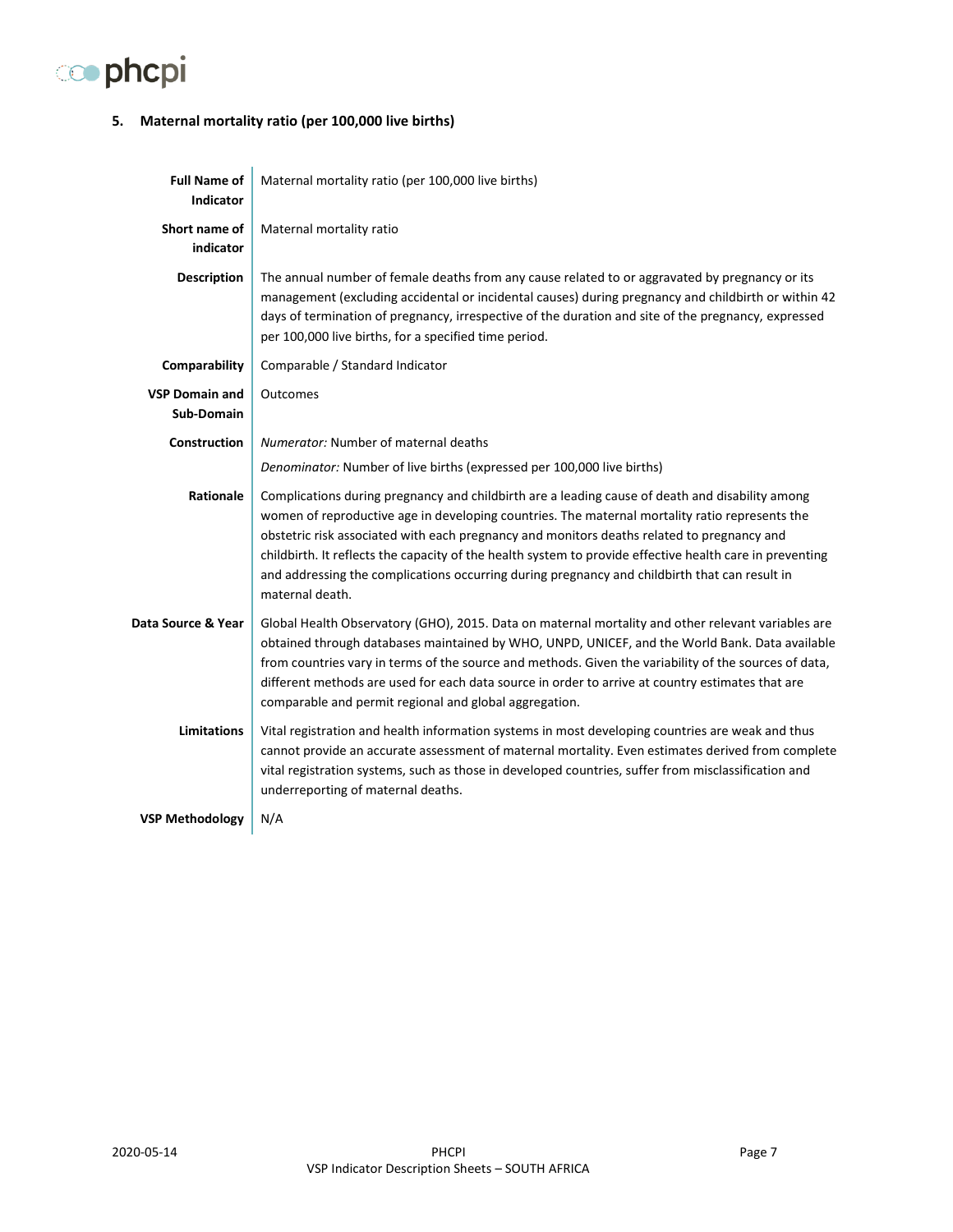

#### <span id="page-7-0"></span>**6. Neonatal mortality rate (per 1,000 live births)**

| <b>Full Name of</b><br><b>Indicator</b> | Neonatal mortality rate (probability of dying within the first 28 days of life per 1,000 live births)                                                                                                                                                                                                                                                                                                                                                                                                                                                                                                                 |
|-----------------------------------------|-----------------------------------------------------------------------------------------------------------------------------------------------------------------------------------------------------------------------------------------------------------------------------------------------------------------------------------------------------------------------------------------------------------------------------------------------------------------------------------------------------------------------------------------------------------------------------------------------------------------------|
| Short name of<br>indicator              | Neonatal mortality rate                                                                                                                                                                                                                                                                                                                                                                                                                                                                                                                                                                                               |
| <b>Description</b>                      | The neonatal mortality rate is the probability of a newborn dying before reaching 28 days of age,<br>expressed per 1,000 live births.                                                                                                                                                                                                                                                                                                                                                                                                                                                                                 |
| Comparability                           | Comparable / Standard Indicator                                                                                                                                                                                                                                                                                                                                                                                                                                                                                                                                                                                       |
| <b>VSP Domain and</b><br>Sub-Domain     | Outcomes                                                                                                                                                                                                                                                                                                                                                                                                                                                                                                                                                                                                              |
| Construction                            | Numerator: Number of deaths of neonates at ages 0-28 days<br>Denominator: Number of live births for a specified year (expressed per 1,000 live births)                                                                                                                                                                                                                                                                                                                                                                                                                                                                |
| Rationale                               | Mortality during the neonatal period accounts for a large proportion of child deaths and is<br>considered to be a useful indicator of maternal and newborn neonatal health care. Neonatal<br>mortality rate is a Sustainable Development Goal Indicator for monitoring child health.                                                                                                                                                                                                                                                                                                                                  |
| Data Source & Year                      | UN IGME, 2016. The Inter-agency Group for Child Mortality of Estimation, which includes<br>representatives from UNICEF, WHO, the World Bank and the United Nations Population Division,<br>produces trends of neonatal mortality with standardized methodology by group of countries<br>depending on the type and quality of source of data available. These neonatal rates are estimates,<br>derived from the estimated UN IGME neonatal rate and infant population from World Population<br>Prospects to calculate the live births; hence they are not necessarily the same as the official national<br>statistics. |
| <b>Limitations</b>                      | The reliability of estimates of neonatal mortality depends on the accuracy and completeness of<br>reporting and recording of births and deaths. Underreporting and misclassification are common.                                                                                                                                                                                                                                                                                                                                                                                                                      |
| <b>VSP Methodology</b>                  | N/A                                                                                                                                                                                                                                                                                                                                                                                                                                                                                                                                                                                                                   |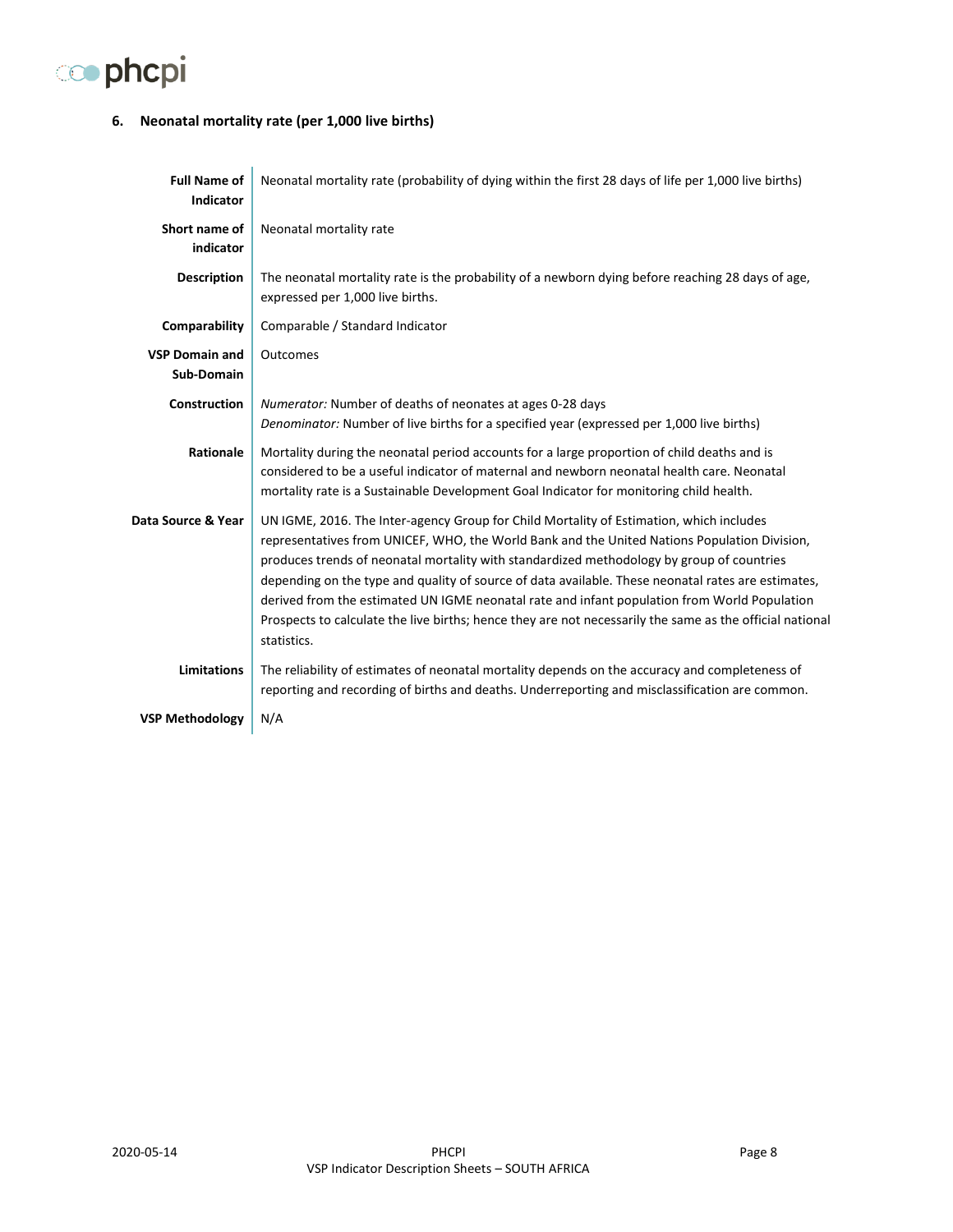# co phcpi

### <span id="page-8-0"></span>**7. Premature noncommunicable disease (NCD) mortality (probability)**

| <b>Full Name of</b><br><b>Indicator</b> | Mortality between ages 30 and 70 years from cardiovascular diseases, cancer, diabetes or chronic<br>respiratory diseases (probability)                                                                                                                                                                                                                                                                |
|-----------------------------------------|-------------------------------------------------------------------------------------------------------------------------------------------------------------------------------------------------------------------------------------------------------------------------------------------------------------------------------------------------------------------------------------------------------|
| Short name of<br>indicator              | Premature NCD mortality                                                                                                                                                                                                                                                                                                                                                                               |
| <b>Description</b>                      | Probability of dying between the ages of 30 and 70 years from non-communicable diseases, defined<br>as the percent of 30-year-old-people who would die before their 70th birthday from cardiovascular<br>disease, cancer, diabetes, or chronic respiratory disease, assuming that s/he would experience<br>current mortality rates at every age and s/he would not die from any other cause of death. |
| Comparability                           | Comparable / Standard Indicator                                                                                                                                                                                                                                                                                                                                                                       |
| <b>VSP Domain and</b><br>Sub-Domain     | Outcomes                                                                                                                                                                                                                                                                                                                                                                                              |
| <b>Construction</b>                     | Numerator: Number of deaths between ages 30 to 70 years from cardiovascular disease, cancer,<br>diabetes, or chronic respiratory disease in a synthetic life table population.                                                                                                                                                                                                                        |
|                                         | Denominator: Population at exact age 30 in the synthetic life table population.                                                                                                                                                                                                                                                                                                                       |
| Rationale                               | Non-communicable diseases account for an increasing proportion of morbidity and mortality in many<br>countries. Prevention, diagnosis, and treatment of these diseases to avoid premature mortality are a<br>critical part of primary health care.                                                                                                                                                    |
| Data Source & Year                      | Global Health Observatory (GHO), 2016. Data are derived from re-analysis of Demographic and<br>Health Surveys (DHS) micro-data, which are publicly available using the standard indicator definitions<br>as published in DHS documentation.                                                                                                                                                           |
| <b>Limitations</b>                      | The reliability of estimates depends on the accuracy and completeness of reporting and recording of<br>births and deaths. Underreporting and misclassification are common.                                                                                                                                                                                                                            |
| <b>VSP Methodology</b>                  | N/A                                                                                                                                                                                                                                                                                                                                                                                                   |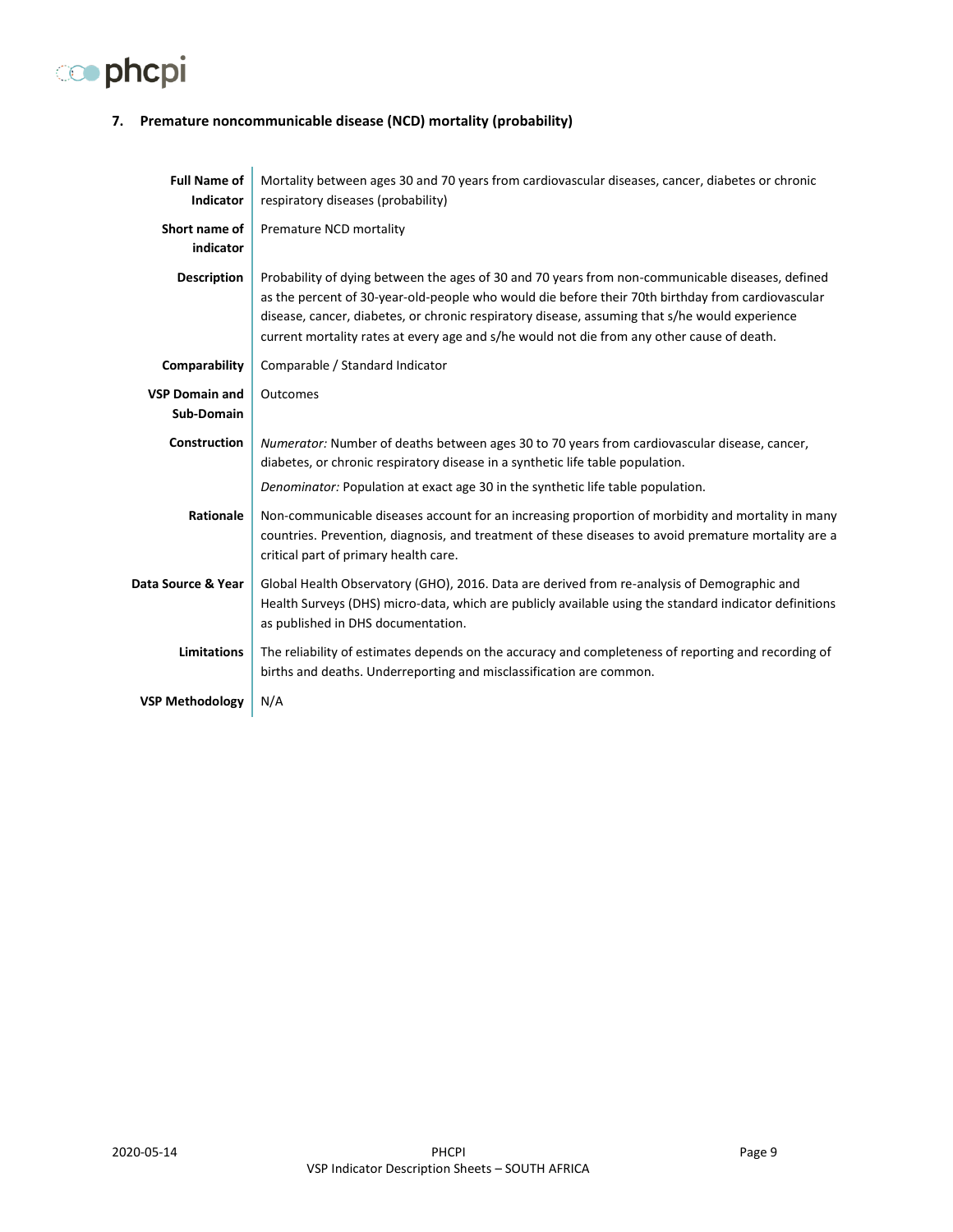

#### <span id="page-9-0"></span>**8. Causes of death**

| <b>Full Name of</b><br><b>Indicator</b> | Cause-specific mortality                                                                                                                                                                                                                    |
|-----------------------------------------|---------------------------------------------------------------------------------------------------------------------------------------------------------------------------------------------------------------------------------------------|
| Short name of<br>indicator              | Causes of death                                                                                                                                                                                                                             |
| <b>Description</b>                      | Causes of death disaggregated by percentage attributable to non-communicable diseases (NCDs),<br>injuries, and communicable and other conditions (including maternal, perinatal, and nutritional<br>conditions).                            |
| Comparability                           | Comparable / Standard Indicator                                                                                                                                                                                                             |
| <b>VSP Domain and</b><br>Sub-Domain     | Outcomes                                                                                                                                                                                                                                    |
| <b>Construction</b>                     | Numerator: Total number of deaths by cause in a given year                                                                                                                                                                                  |
|                                         | Denominator: Total number of deaths in a given year                                                                                                                                                                                         |
| Rationale                               | Cause-of-death statistics allow governments to determine priorities for public health actions, such as<br>increasing health spending in areas to which high mortality is attributed.                                                        |
| Data Source & Year                      | Global Health Observatory (GHO), 2016. Data are derived from re-analysis of Demographic and<br>Health Surveys (DHS) micro-data, which are publicly available using the standard indicator definitions<br>as published in DHS documentation. |
| <b>Limitations</b>                      | The reliability of estimates depends on the accuracy and completeness of reporting and recording of<br>births and deaths. Underreporting and misclassification are common.                                                                  |
| <b>VSP Methodology</b>                  | N/A                                                                                                                                                                                                                                         |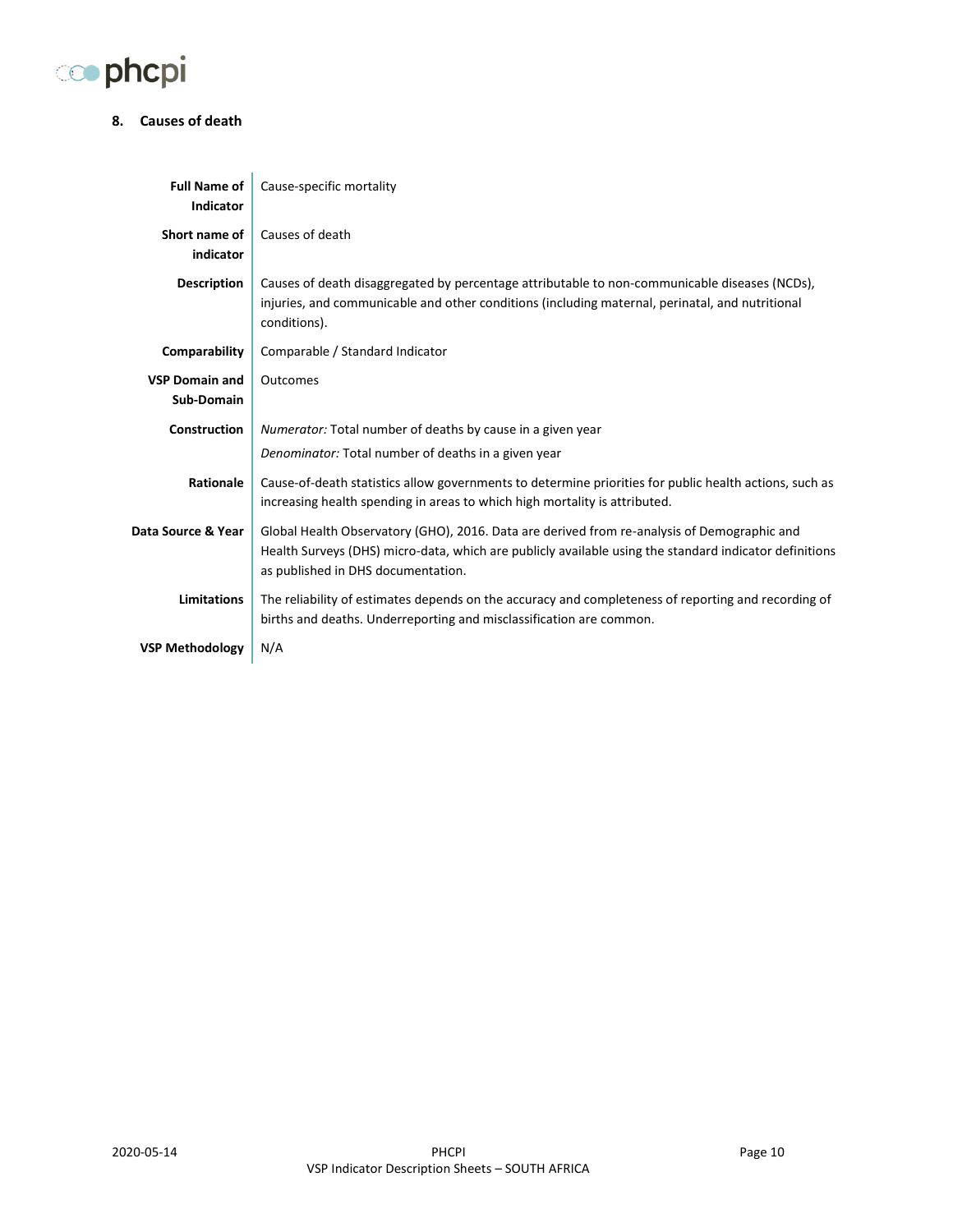

# <span id="page-10-0"></span>**Financing**

Financing includes measurements of per capita expenditures on Primary Health Care (PHC), share of health expenditure allocated to PHC, and health expenditures as percent of GDP.

#### <span id="page-10-1"></span>**9. PHC spending per capita (USD)**

| <b>Full Name of</b><br><b>Indicator</b> | Current primary health care (PHC) expenditure per capita (USD)                                                                                                                                                                                                                                                                                                                                                                                                                                                                                                                                                                                                                                                                                                                                                                                                             |
|-----------------------------------------|----------------------------------------------------------------------------------------------------------------------------------------------------------------------------------------------------------------------------------------------------------------------------------------------------------------------------------------------------------------------------------------------------------------------------------------------------------------------------------------------------------------------------------------------------------------------------------------------------------------------------------------------------------------------------------------------------------------------------------------------------------------------------------------------------------------------------------------------------------------------------|
| Short name of<br>indicator              | PHC spending per capita                                                                                                                                                                                                                                                                                                                                                                                                                                                                                                                                                                                                                                                                                                                                                                                                                                                    |
| <b>Description</b>                      | Primary Health Care (PHC) expenditure monitors current health expenditure on a given set of health<br>services defined within the System of Health Accounts 2011 (SHA 2011) framework. This includes<br>government and non-government expenditures. The selected subset of health services includes<br>general outpatient care, dental care, home-based curative care, outpatient and home-based long-<br>term care, and preventive care (IEC, immunisation, early disease detection, healthy condition<br>monitoring, disease control programme) <sup>1</sup> . To this subset of health services are added medical goods<br>(medicines, glasses, hearing aids) <sup>1</sup> . Note that capital investments are excluded.<br>Current primary health care expenditure is converted into USD and divided by population to derive a<br>per capita USD estimate of spending. |
| Comparability                           | Comparable/Standard indicator                                                                                                                                                                                                                                                                                                                                                                                                                                                                                                                                                                                                                                                                                                                                                                                                                                              |
| <b>VSP Domain and</b><br>Sub-Domain     | Financing                                                                                                                                                                                                                                                                                                                                                                                                                                                                                                                                                                                                                                                                                                                                                                                                                                                                  |
| <b>Construction</b>                     | Numerator: Current PHC Expenditure in USD<br>Denominator: Population                                                                                                                                                                                                                                                                                                                                                                                                                                                                                                                                                                                                                                                                                                                                                                                                       |
| <b>Rationale</b>                        | Captures the level of expenditure on PHC                                                                                                                                                                                                                                                                                                                                                                                                                                                                                                                                                                                                                                                                                                                                                                                                                                   |
| Data Source & Year                      | Estimated by WHO using country published health accounts from 2014, following the SHA 2011<br>global standard.                                                                                                                                                                                                                                                                                                                                                                                                                                                                                                                                                                                                                                                                                                                                                             |
| <b>Limitations</b>                      | This indicator includes expenditure on medical goods that may be serving other services than primary<br>health care services.                                                                                                                                                                                                                                                                                                                                                                                                                                                                                                                                                                                                                                                                                                                                              |
| <b>VSP Methodology</b>                  | N/A                                                                                                                                                                                                                                                                                                                                                                                                                                                                                                                                                                                                                                                                                                                                                                                                                                                                        |

<sup>1</sup> For more information, refer to the System of Health Accounts 2011.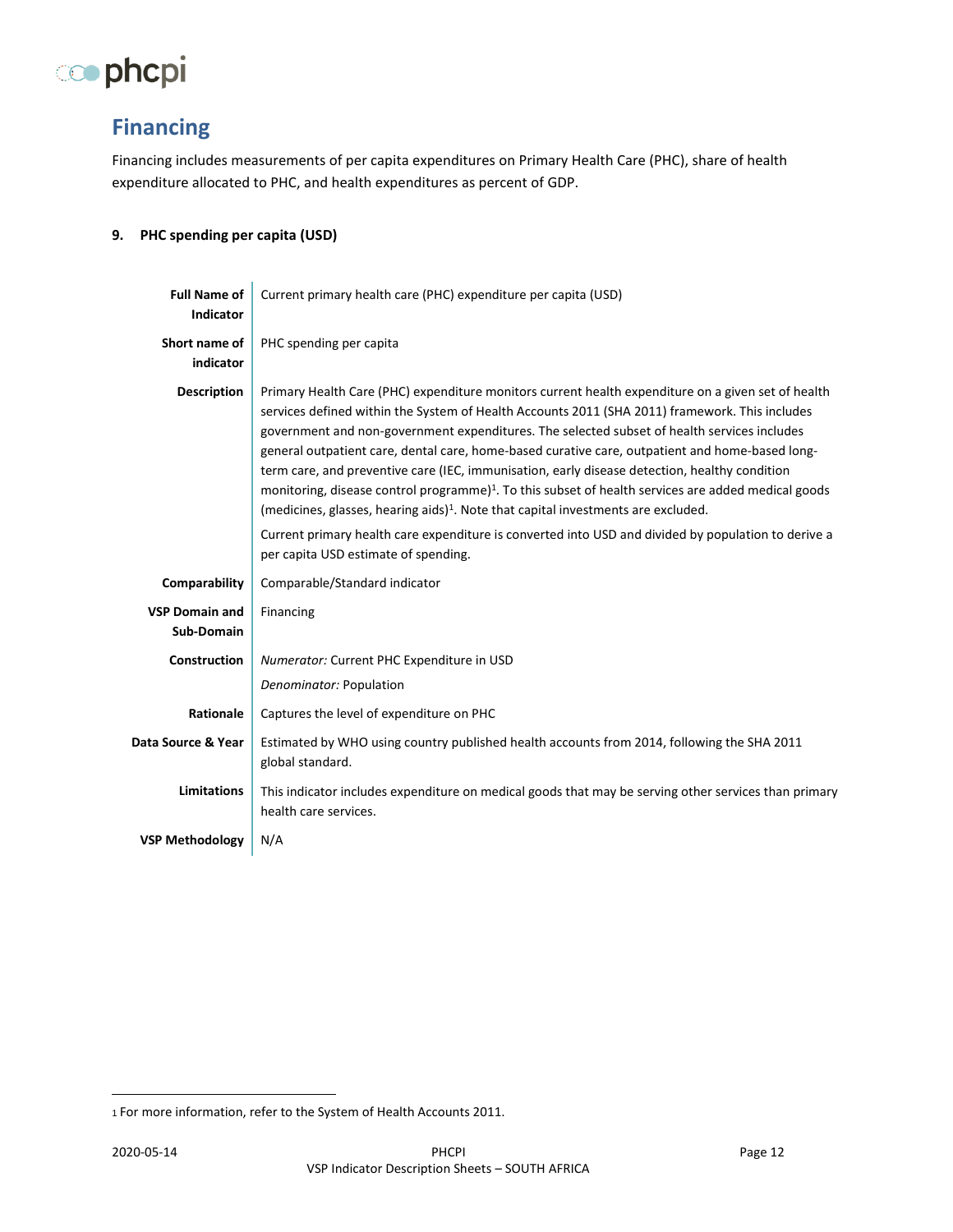

# <span id="page-11-0"></span>**Prioritization of PHC**

#### <span id="page-11-1"></span>**10. PHC spending as a share of overall health spending**

| <b>Full Name of</b><br><b>Indicator</b> | Current PHC expenditure as % of Current Health Expenditure                                                                                                                                                                                                                                                                                                                                                                                                                                                                                                                                                                                                                                                                                                                                                                                                                                                            |
|-----------------------------------------|-----------------------------------------------------------------------------------------------------------------------------------------------------------------------------------------------------------------------------------------------------------------------------------------------------------------------------------------------------------------------------------------------------------------------------------------------------------------------------------------------------------------------------------------------------------------------------------------------------------------------------------------------------------------------------------------------------------------------------------------------------------------------------------------------------------------------------------------------------------------------------------------------------------------------|
| Short name of<br>indicator              | PHC spending as % of CHE                                                                                                                                                                                                                                                                                                                                                                                                                                                                                                                                                                                                                                                                                                                                                                                                                                                                                              |
| <b>Description</b>                      | Primary Health Care (PHC) expenditure monitors current health expenditure on a given set of health<br>services defined within the System of Health Accounts 2011 (SHA 2011) framework. This includes<br>government and non-government expenditures. The selected subset of health services includes<br>general outpatient care, dental care, home-based curative care, outpatient and home-based long-<br>term care, and preventive care (IEC, immunisation, early disease detection, healthy condition<br>monitoring, disease control programme) <sup>2</sup> . To this subset of health services are added medical goods<br>(medicines, glasses, hearing aids) <sup>1</sup> . Note that capital investments are excluded.<br>Current health expenditure (CHE) refers to all health care goods and services used or consumed<br>during a year by residents of a country. Note that capital investments are excluded. |
| Comparability                           | Comparable/Standard indicator                                                                                                                                                                                                                                                                                                                                                                                                                                                                                                                                                                                                                                                                                                                                                                                                                                                                                         |
| <b>VSP Domain and</b><br>Sub-Domain     | Financing                                                                                                                                                                                                                                                                                                                                                                                                                                                                                                                                                                                                                                                                                                                                                                                                                                                                                                             |
| <b>Construction</b>                     | Numerator: Current Primary Health Care Expenditure                                                                                                                                                                                                                                                                                                                                                                                                                                                                                                                                                                                                                                                                                                                                                                                                                                                                    |
|                                         | Denominator: Current Health Expenditure                                                                                                                                                                                                                                                                                                                                                                                                                                                                                                                                                                                                                                                                                                                                                                                                                                                                               |
| Rationale                               | PHC expenditure in relation to current health expenditure                                                                                                                                                                                                                                                                                                                                                                                                                                                                                                                                                                                                                                                                                                                                                                                                                                                             |
| Data Source & Year                      | Estimated by WHO using country published health accounts from 2014, following the SHA 2011<br>global standard.                                                                                                                                                                                                                                                                                                                                                                                                                                                                                                                                                                                                                                                                                                                                                                                                        |
| <b>Limitations</b>                      | This indicator includes expenditure on medical goods that may be serving other services than primary<br>health care services.                                                                                                                                                                                                                                                                                                                                                                                                                                                                                                                                                                                                                                                                                                                                                                                         |
| <b>VSP Methodology</b>                  | N/A                                                                                                                                                                                                                                                                                                                                                                                                                                                                                                                                                                                                                                                                                                                                                                                                                                                                                                                   |

<sup>2</sup> For more information, refer to the System of Health Accounts 2011.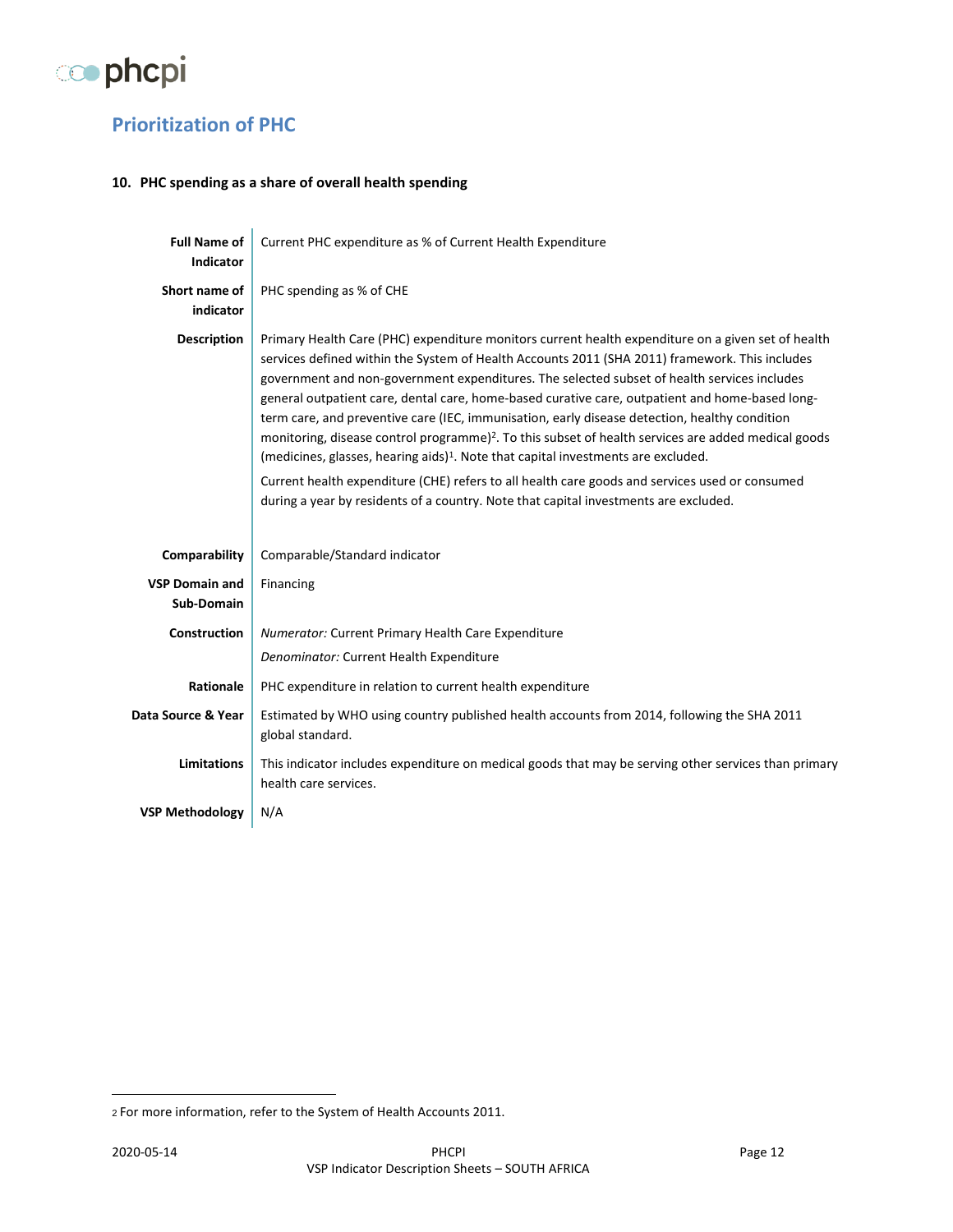# co phcpi

#### <span id="page-12-0"></span>**11. Government PHC spending as a share of government health spending**

| <b>Full Name of</b><br>Indicator           | Domestic General Government PHC Expenditure as a % of Domestic General Government Health<br>Expenditure                                                                                                                                                                                                                                                                                                                                                                                                                                                                                   |
|--------------------------------------------|-------------------------------------------------------------------------------------------------------------------------------------------------------------------------------------------------------------------------------------------------------------------------------------------------------------------------------------------------------------------------------------------------------------------------------------------------------------------------------------------------------------------------------------------------------------------------------------------|
| Short name of<br>indicator                 | Share of domestic government health spending allocated to PHC                                                                                                                                                                                                                                                                                                                                                                                                                                                                                                                             |
| <b>Description</b>                         | Domestic General Government Health Expenditure on PHC tracks current expenditure by all domestic<br>public and compulsory sources on PHC. PHC expenditure includes general outpatient care, dental<br>care, home-based curative care, outpatient and home-based long-term care, and preventive care<br>(IEC, immunisation, early disease detection, healthy condition monitoring, disease control<br>programme) <sup>3</sup> . To this subset of health services are added medical goods (medicines, glasses, hearing<br>aids) <sup>1</sup> . Note that capital investments are excluded. |
|                                            | Domestic General Government Health Expenditure tracks current expenditure by all public and<br>compulsory sources for health, exclusively from domestic revenue. The indicator refers to health care<br>goods and services used or consumed during a year. Note that capital investments are excluded.                                                                                                                                                                                                                                                                                    |
| Comparability                              | Comparable/Standard indicator                                                                                                                                                                                                                                                                                                                                                                                                                                                                                                                                                             |
| <b>VSP Domain and</b><br><b>Sub-Domain</b> | Financing                                                                                                                                                                                                                                                                                                                                                                                                                                                                                                                                                                                 |
| Construction                               | <b>Numerator: Domestic General Government PHC Expenditure</b>                                                                                                                                                                                                                                                                                                                                                                                                                                                                                                                             |
|                                            | Denominator: Domestic General Government Health Expenditure                                                                                                                                                                                                                                                                                                                                                                                                                                                                                                                               |
| Rationale                                  | Contributes to understanding government prioritization towards PHC within the health sector.                                                                                                                                                                                                                                                                                                                                                                                                                                                                                              |
| Data Source & Year                         | Estimated by WHO using country published health accounts from 2014, following the SHA 2011<br>global standard.                                                                                                                                                                                                                                                                                                                                                                                                                                                                            |
| <b>Limitations</b>                         | This indicator includes expenditure on medical goods that may be serving other services than primary<br>health care services.                                                                                                                                                                                                                                                                                                                                                                                                                                                             |
| <b>VSP Methodology</b>                     | N/A                                                                                                                                                                                                                                                                                                                                                                                                                                                                                                                                                                                       |

<sup>3</sup> For more information, refer to the System of Health Accounts 2011.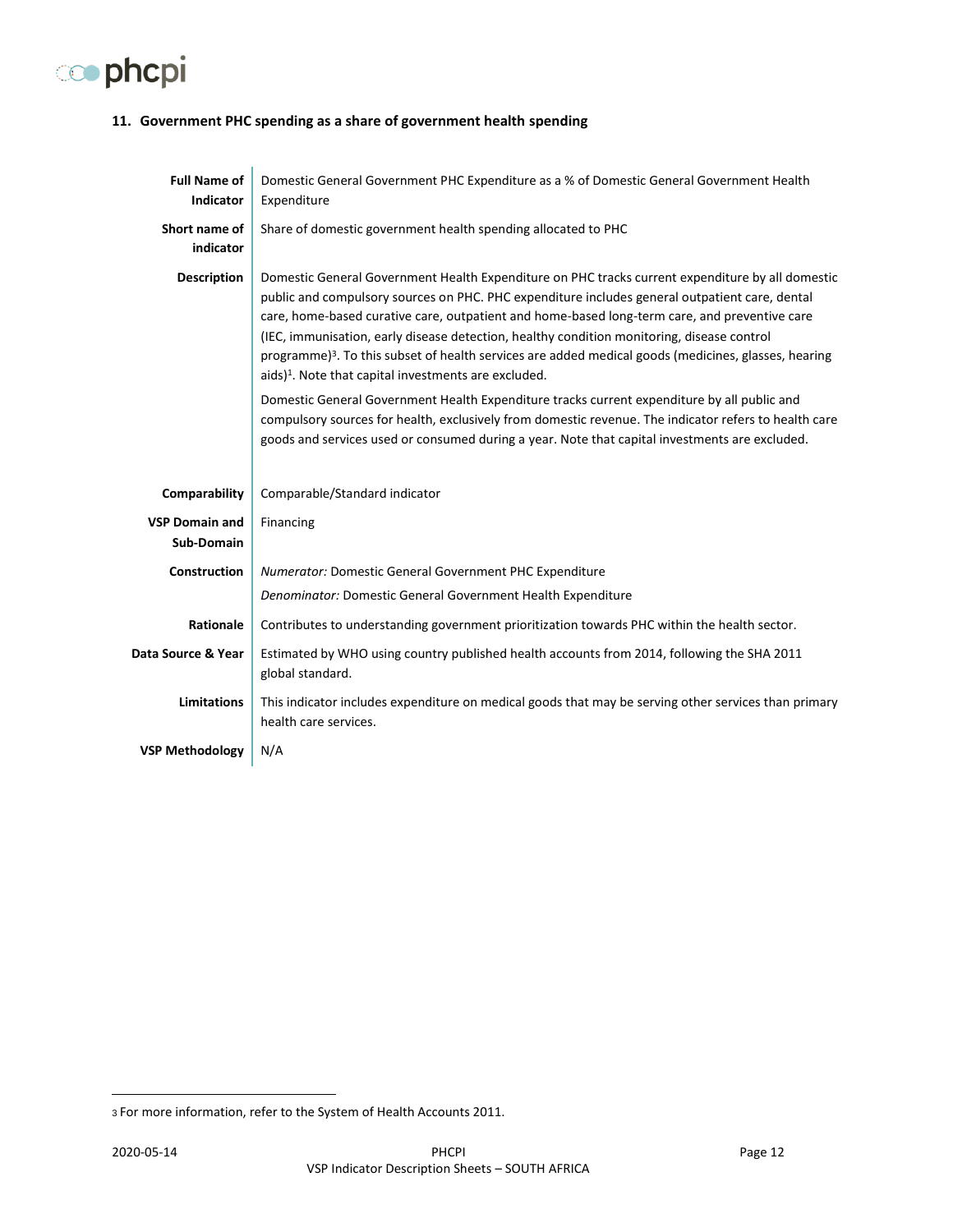

# <span id="page-13-0"></span>**Sources of Spending**

#### <span id="page-13-1"></span>**12. Government PHC spending as share of current PHC spending**

| <b>Full Name of</b><br><b>Indicator</b> | Domestic General Government PHC Expenditure as % of Current Primary Health Care (PHC)<br>Expenditure                                                                                                                                                                                                                                                                                                                                                                                                                                                                                                                                                                                                                   |
|-----------------------------------------|------------------------------------------------------------------------------------------------------------------------------------------------------------------------------------------------------------------------------------------------------------------------------------------------------------------------------------------------------------------------------------------------------------------------------------------------------------------------------------------------------------------------------------------------------------------------------------------------------------------------------------------------------------------------------------------------------------------------|
| Short name of<br>indicator              | Domestic government PHC spending as % of current PHC spending                                                                                                                                                                                                                                                                                                                                                                                                                                                                                                                                                                                                                                                          |
| <b>Description</b>                      | Government PHC expenditure tracks current expenditure by all domestic public and compulsory<br>sources on PHC. The denominator, current PHC expenditure, includes government, non-government,<br>and private sector sources of PHC spending (including household out-of-pocket spending). Current<br>PHC expenditure includes general outpatient care, dental care, home-based curative care, outpatient<br>and home-based long-term care, and preventive care (IEC, immunisation, early disease detection,<br>healthy condition monitoring, disease control programme). To this subset of health services are<br>added medical goods (medicines, glasses, hearing aids)1. Note that capital investments are excluded. |
| Comparability                           | Comparable/Standard indicator                                                                                                                                                                                                                                                                                                                                                                                                                                                                                                                                                                                                                                                                                          |
| <b>VSP Domain and</b><br>Sub-Domain     | Financing                                                                                                                                                                                                                                                                                                                                                                                                                                                                                                                                                                                                                                                                                                              |
| Construction                            | Numerator: Domestic General Government Health Expenditure on Primary Health Care                                                                                                                                                                                                                                                                                                                                                                                                                                                                                                                                                                                                                                       |
|                                         | Denominator: Current Primary Health Care Expenditure                                                                                                                                                                                                                                                                                                                                                                                                                                                                                                                                                                                                                                                                   |
| Rationale                               | This indicator reflects the share of domestic government expenditure in total PHC expenditure. This<br>measure indicates government commitment to primary health care.                                                                                                                                                                                                                                                                                                                                                                                                                                                                                                                                                 |
| Data Source & Year                      | Estimated by WHO using country published health accounts from 2014, following the SHA 2011<br>global standard.                                                                                                                                                                                                                                                                                                                                                                                                                                                                                                                                                                                                         |
| <b>Limitations</b>                      | Currently, it is not feasible to distinguish among non-governmental sources of PHC expenditure, such<br>as out-of-pocket household expenditures on PHC. This indicator includes expenditure on medical<br>goods that may be serving other services than primary health care services.                                                                                                                                                                                                                                                                                                                                                                                                                                  |
| <b>VSP Methodology</b>                  | N/A                                                                                                                                                                                                                                                                                                                                                                                                                                                                                                                                                                                                                                                                                                                    |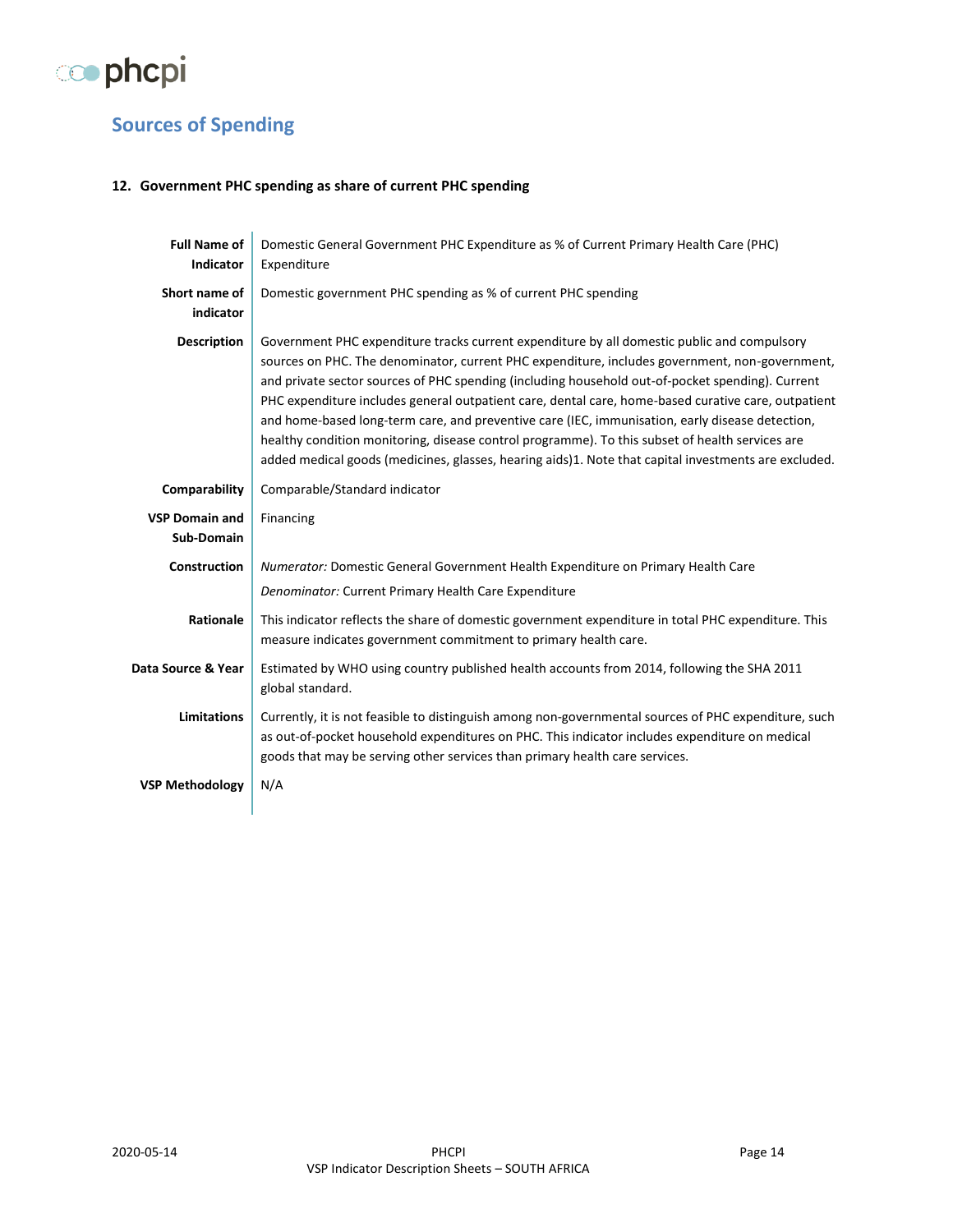# co phcpi

# **Performance**

<span id="page-14-0"></span>The Performance domain includes measures of access, quality, and service coverage. Where comparable data are available, scores for the Performance domain are color-coded green (good, 80+), yellow (medium, 60-79), or red (poor, <60). Scores based on data from non-comparable sources are colored gray. 

## **Access**

**Access** includes measurements of financial barriers and geographic hardship due to distance.

*No recent indicator available from international or national data sources.*

## <span id="page-14-1"></span>**Quality**

**Quality** of care measures are focused on principles that are proven to impact the quality of PHC service delivery at the point of care. These include comprehensiveness of care, continuity of care, personcenteredness, availability and competence of providers, and safety practices.

#### <span id="page-14-2"></span>**Comprehensiveness**

#### <span id="page-14-3"></span>**13. Average availability of 5 RMNCH services**

| <b>Full Name of</b><br><b>Indicator</b> | Average availability of RMNCH services (family planning, ANC, PMTCT, routine child immunization,<br>and curative care for children under five)                                                                                                                                                                                                                                                  |
|-----------------------------------------|-------------------------------------------------------------------------------------------------------------------------------------------------------------------------------------------------------------------------------------------------------------------------------------------------------------------------------------------------------------------------------------------------|
| Short name of<br>indicator              | Average availability of 5 RMNCH services                                                                                                                                                                                                                                                                                                                                                        |
| <b>Description</b>                      | Proportion of maternal and child health services provided and for which guidelines are available<br>(family planning, ANC, PMTCT, routine child immunization, and curative care for children under<br>five) across all facilities.                                                                                                                                                              |
| Comparability                           | Non-comparable / Country-specific proxy indicator for "Average availability of 5 tracer RMNCH<br>services" features comparable indicator construction as to the standard indicator but is drawn<br>from a different source                                                                                                                                                                      |
| <b>VSP Domain and</b>                   | Performance / Quality / Comprehensiveness                                                                                                                                                                                                                                                                                                                                                       |
| Sub-Domain                              |                                                                                                                                                                                                                                                                                                                                                                                                 |
| <b>Construction</b>                     | Weighted average of the percentage of five maternal and child health services (family planning,<br>ANC, PMTCT, routine child immunization, and curative care for children under five) provided at<br>each facility surveyed.                                                                                                                                                                    |
| Rationale                               | Maternal and child health services are a critical part of primary health care and must be widely<br>available throughout all facilities in order to support maternal and child health.                                                                                                                                                                                                          |
| Data Source & Year                      | Ideal Clinic Facility Profiles, 2017. The Ideal Health Facility programme was launched in 2013 as an<br>initiative to improve the quality of care provided in Primary Health Care facilities. Under this<br>framework, facilities are evaluated on 212 elements that examine a broad range of characteristics,<br>including services offered, infrastructure, policies, staff and supplies.     |
| <b>Limitations</b>                      | While this indicator provides information on the extent to which maternal and child health services<br>are offered, it does not fully assess the readiness of facilities to provide care that follows evidence-<br>based practices, or the quality of the care itself. Use of an indicator reflecting questions related to<br>assessing service readiness would provide additional information. |
| <b>VSP Methodology</b>                  | N/A                                                                                                                                                                                                                                                                                                                                                                                             |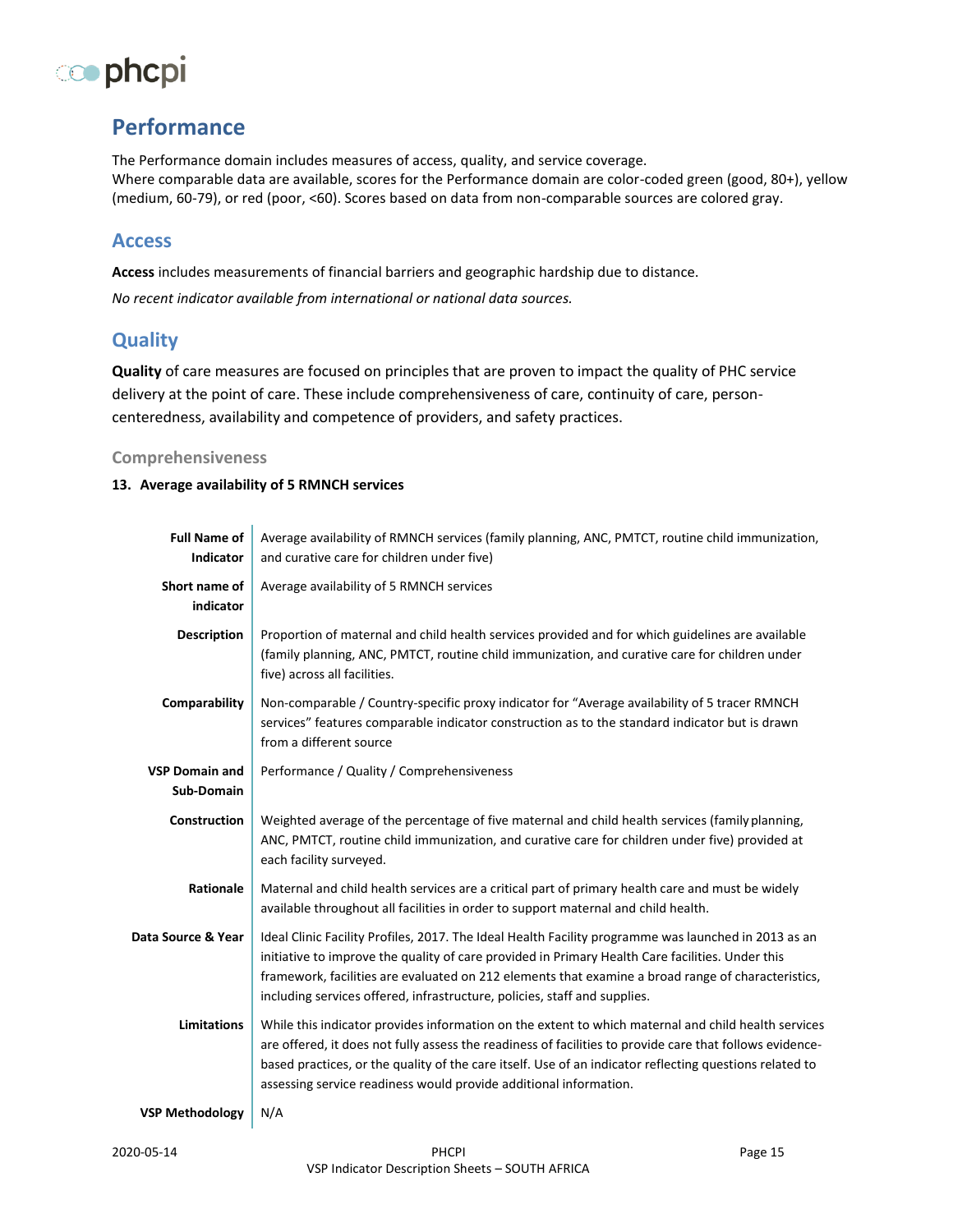

#### <span id="page-15-0"></span>**14. Average availability of HIV and TB services**

| <b>Full Name of</b><br><b>Indicator</b> | Average availability of HIV and TB services                                                                                                                                                                                                                                                                                                                                                                                                                                                                                                                                |
|-----------------------------------------|----------------------------------------------------------------------------------------------------------------------------------------------------------------------------------------------------------------------------------------------------------------------------------------------------------------------------------------------------------------------------------------------------------------------------------------------------------------------------------------------------------------------------------------------------------------------------|
| Short name of<br>indicator              | Average availability of HIV and TB services                                                                                                                                                                                                                                                                                                                                                                                                                                                                                                                                |
| <b>Description</b>                      | Proportion of infectious diseases services provided and for which guidelines are available for<br>tuberculosis and HIV across all facilities.                                                                                                                                                                                                                                                                                                                                                                                                                              |
| Comparability                           | Non-comparable / Country-specific proxy indicator for "Average availability of services for 3 tracer<br>communicable diseases"                                                                                                                                                                                                                                                                                                                                                                                                                                             |
| <b>VSP Domain and</b><br>Sub-Domain     | Performance / Quality / Comprehensiveness                                                                                                                                                                                                                                                                                                                                                                                                                                                                                                                                  |
| Construction                            | Weighted average of the percentage of services for HIV and TB provided at each facility surveyed.                                                                                                                                                                                                                                                                                                                                                                                                                                                                          |
| Rationale                               | Populations must have adequate access to services that support prevention, diagnosis and<br>treatment of infectious diseases. If few facilities offer these services, access to needed care is<br>compromised.                                                                                                                                                                                                                                                                                                                                                             |
| Data Source & Year                      | Ideal Clinic Facility Profiles, 2017. The Ideal Health Facility programme was launched in 2013 as an<br>initiative to improve the quality of care provided in Primary Health Care facilities. Under this<br>framework, facilities are evaluated on 212 elements that examine a broad range of characteristics,<br>including services offered, infrastructure, policies, staff and supplies. Assessment of HIV services<br>are combined with an assessment of all STI services.                                                                                             |
| <b>Limitations</b>                      | As defined, this indicator does not include services for malaria. Malaria could be added in for select<br>countries, depending on the extent to which the service is required. While this indicator provides<br>information on the extent to which infectious disease services are provided, it does not fully assess<br>the readiness of facilities to provide care that follows evidence-based practices, or the quality of<br>the care itself. Use of an indicator reflecting questions related to assessing service readiness would<br>provide additional information. |
| <b>VSP Methodology</b>                  | N/A                                                                                                                                                                                                                                                                                                                                                                                                                                                                                                                                                                        |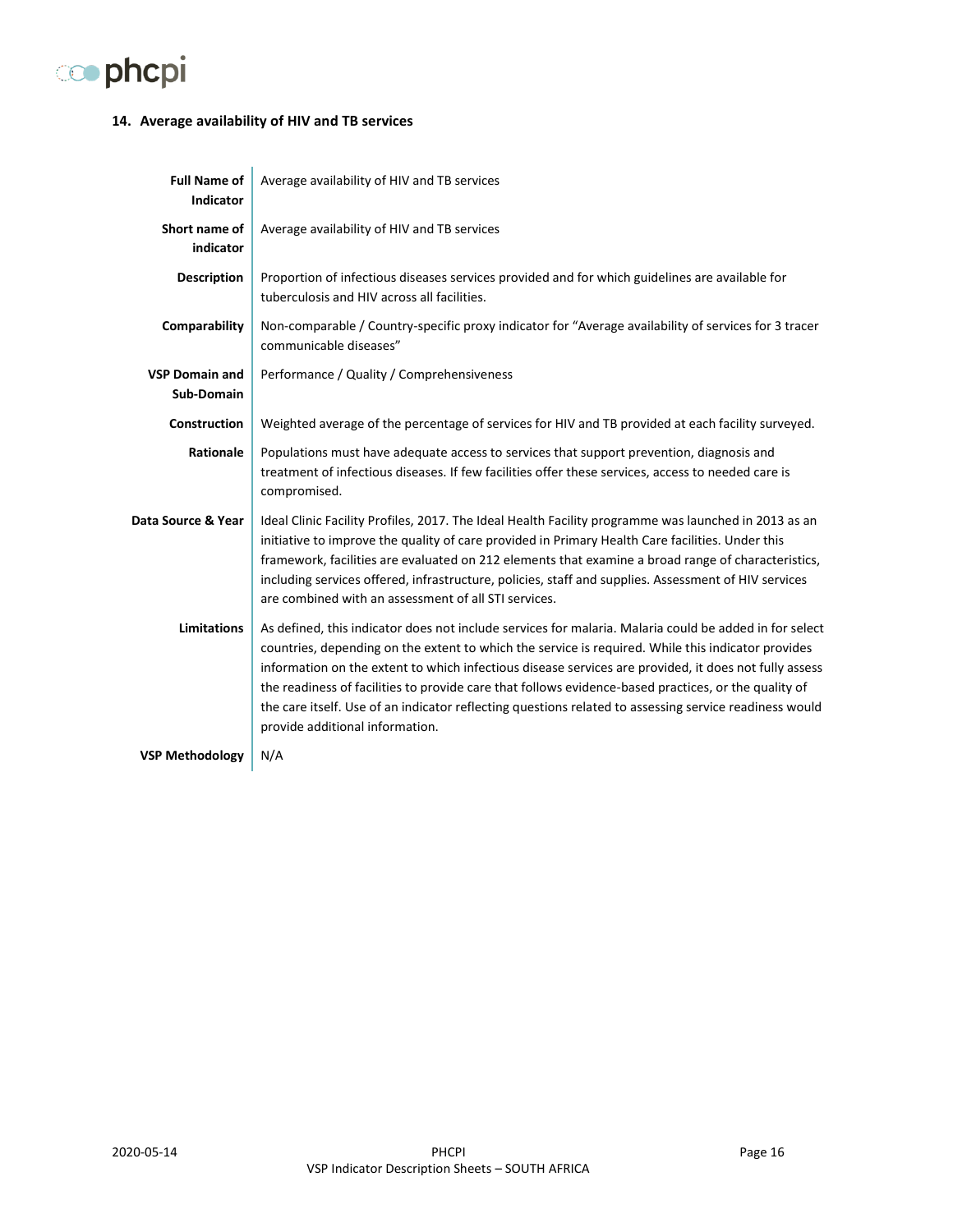

#### <span id="page-16-0"></span>**15. Availability of NCD services**

| <b>Full Name of</b><br><b>Indicator</b>    | Average availability of tracer noncommunicable disease diagnosis and management (diabetes,<br>chronic respiratory disease, and chronic cardiovascular disease)                                                                                                                                                                                                                              |
|--------------------------------------------|---------------------------------------------------------------------------------------------------------------------------------------------------------------------------------------------------------------------------------------------------------------------------------------------------------------------------------------------------------------------------------------------|
| Short name of<br>indicator                 | Availability of NCD services                                                                                                                                                                                                                                                                                                                                                                |
| <b>Description</b>                         | Proportion of non-combinable disease services provided and for which guidelines are available<br>(diabetes, chronic respiratory disease, and chronic cardiovascular disease) across all facilities.                                                                                                                                                                                         |
| Comparability                              | Non-comparable / Country-specific proxy indicator for "Availability of NCD services" features<br>comparable indicator construction as to the standard indicator but is drawn from a different<br>source                                                                                                                                                                                     |
| <b>VSP Domain and</b><br><b>Sub-Domain</b> | Performance / Quality / Comprehensiveness                                                                                                                                                                                                                                                                                                                                                   |
| Construction                               | Weighted average of the percentage of diagnosis and management services for three tracer NCDs<br>(diabetes, chronic respiratory disease, and chronic cardiovascular disease) provided at each facility<br>surveyed.                                                                                                                                                                         |
| Rationale                                  | Non-communicable diseases account for an increasing proportion of morbidity and mortality in<br>many countries. Diagnosis and treatment of these diseases are a critical part of primary health<br>care and must be widely available throughout all facilities in order to support the health of the<br>population.                                                                         |
| Data Source & Year                         | Ideal Clinic Facility Profiles, 2017. The Ideal Health Facility programme was launched in 2013 as an<br>initiative to improve the quality of care provided in Primary Health Care facilities. Under this<br>framework, facilities are evaluated on 212 elements that examine a broad range of characteristics,<br>including services offered, infrastructure, policies, staff and supplies. |
| <b>Limitations</b>                         | While this indicator provides information on the extent to which NCD services are offered, it does<br>not fully assess the readiness of facilities to provide care that follows evidence-based practices, or<br>the quality of the care itself. Use of an indicator reflecting questions related to assessing service<br>readiness would provide additional information.                    |
| <b>VSP Methodology</b>                     | N/A                                                                                                                                                                                                                                                                                                                                                                                         |

<span id="page-16-1"></span>**Continuity**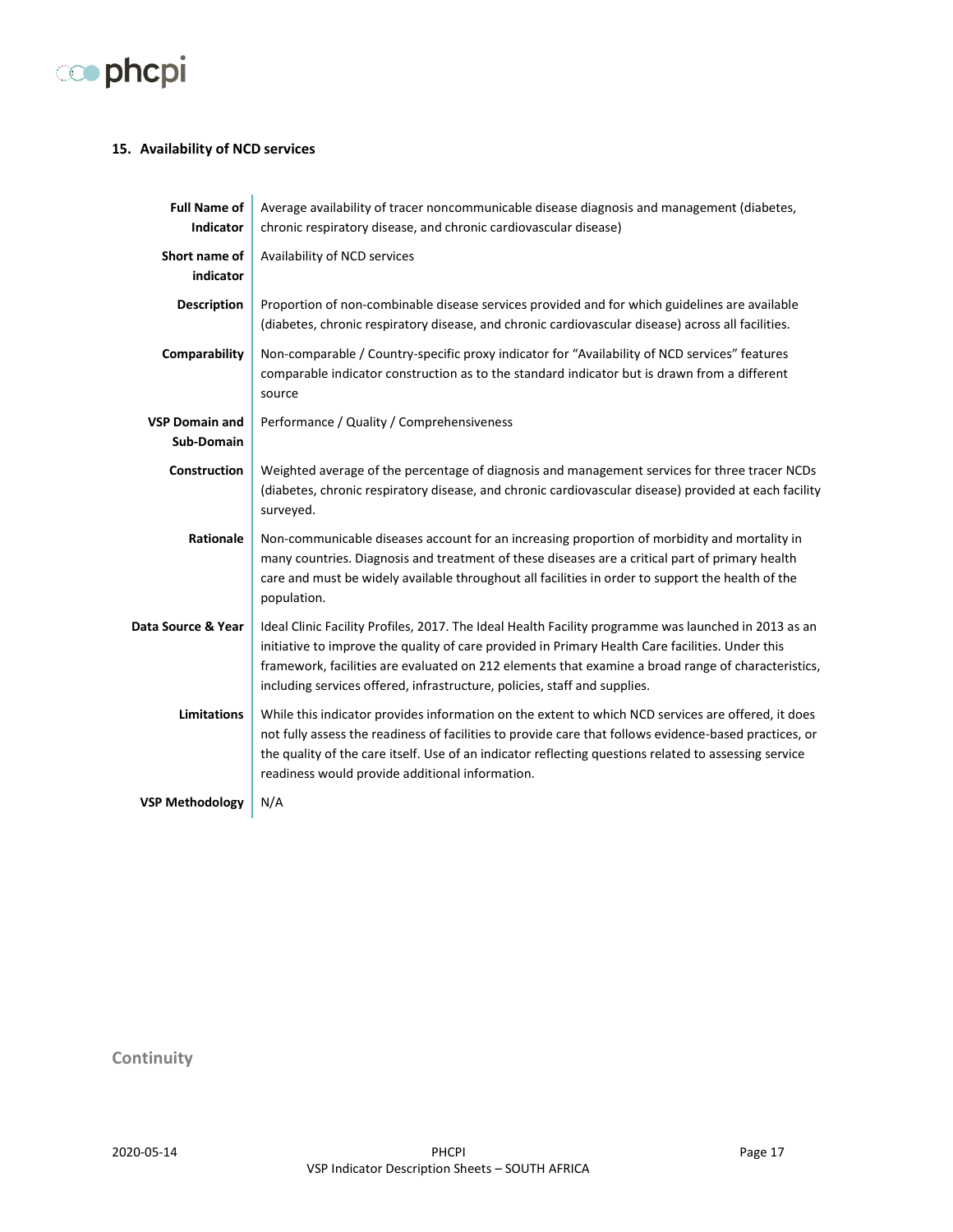

#### <span id="page-17-0"></span>**16. DTP3 dropout rate**

| <b>Full Name of</b><br><b>Indicator</b> | Dropout rate between 1st and 3rd DTP vaccination                                                                                                                                                                                                                                                                                                                                              |
|-----------------------------------------|-----------------------------------------------------------------------------------------------------------------------------------------------------------------------------------------------------------------------------------------------------------------------------------------------------------------------------------------------------------------------------------------------|
| Short name of<br>indicator              | DTP3 dropout rate                                                                                                                                                                                                                                                                                                                                                                             |
| <b>Description</b>                      | Diptheria-tetanus-pertussis (DTP) dropout rate is the percent of children who do not receive the<br>full three doses of DTP vaccination after receiving the initial dose.                                                                                                                                                                                                                     |
| Comparability                           | Comparable / Standard Indicator                                                                                                                                                                                                                                                                                                                                                               |
| <b>VSP Domain and</b><br>Sub-Domain     | Performance / Quality / Continuity                                                                                                                                                                                                                                                                                                                                                            |
| Construction                            | Numerator: [DTP1 Immunization Coverage - DTP3 Immunization Coverage]                                                                                                                                                                                                                                                                                                                          |
|                                         | Denominator: DTP1 Immunization Coverage                                                                                                                                                                                                                                                                                                                                                       |
| Rationale                               | Immunization is an essential component for reducing under-five mortality. Immunization coverage<br>estimates are used to monitor coverage of immunization services and to guide disease eradication<br>and elimination efforts. Measuring the gap between DTP1 and DTP3 reflects continuity within a<br>health system, including the system's ability to capture and follow up with patients. |
| Data Source & Year                      | WHO/UNICEF, 2017. The WHO and UNICEF regularly report and release updated immunization<br>coverage data related to the Global Vaccine Action Plan.                                                                                                                                                                                                                                            |
| <b>Limitations</b>                      | Given the prevalence of global support for immunization efforts, a high coverage rate of DTP3<br>immunization may be reflective of strong support from vertical programming in some countries. As<br>such, DTP3 coverage alone is not necessarily a proxy for primary care health system performance.                                                                                         |
| <b>VSP Methodology</b>                  | For calculation of summary scores in the VSP, this variable was transformed by subtracting the<br>value from 100.                                                                                                                                                                                                                                                                             |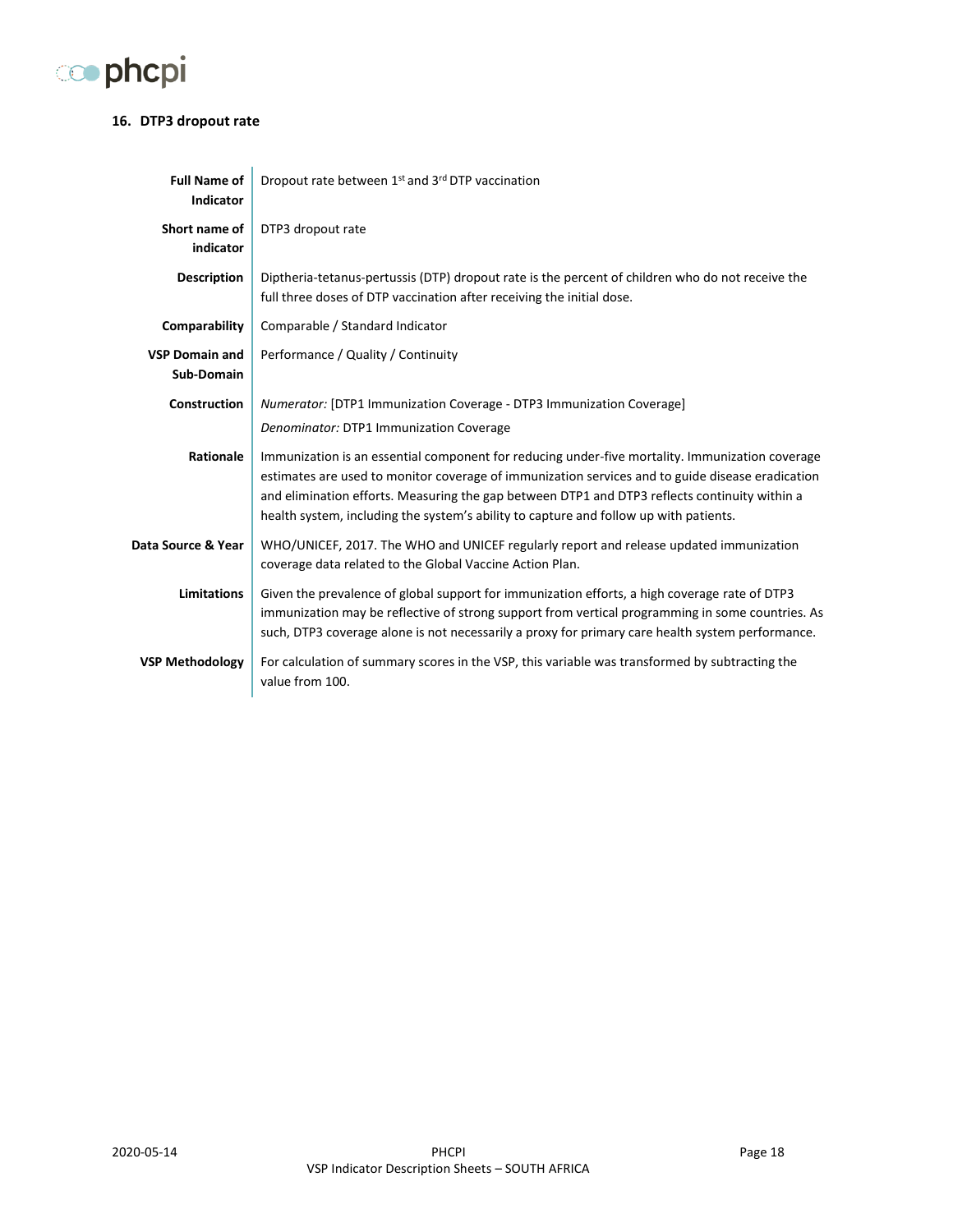

#### <span id="page-18-0"></span>**17. Treatment success rate for new TB cases**

| <b>Full Name of</b><br><b>Indicator</b> | Treatment success rate for new TB cases                                                                                                                                                                                                                                                                                                                                                                                                                                                                      |
|-----------------------------------------|--------------------------------------------------------------------------------------------------------------------------------------------------------------------------------------------------------------------------------------------------------------------------------------------------------------------------------------------------------------------------------------------------------------------------------------------------------------------------------------------------------------|
| Short name of<br>indicator              | Treatment success rate for new TB cases                                                                                                                                                                                                                                                                                                                                                                                                                                                                      |
| <b>Description</b>                      | Percentage of tuberculosis (TB) cases successfully treated (cured plus treatment completed)<br>among TB cases notified to national health authorities during a specified period, usually one year.                                                                                                                                                                                                                                                                                                           |
| Comparability                           | Comparable / Standard Indicator                                                                                                                                                                                                                                                                                                                                                                                                                                                                              |
| <b>VSP Domain and</b><br>Sub-Domain     | Performance / Quality / Continuity                                                                                                                                                                                                                                                                                                                                                                                                                                                                           |
| <b>Construction</b>                     | Numerator: Number of TB cases registered in a specified time period that were successfully<br>treated with or without bacteriological evidence of success                                                                                                                                                                                                                                                                                                                                                    |
|                                         | Denominator: Total number of TB cases registered in the same period                                                                                                                                                                                                                                                                                                                                                                                                                                          |
| Rationale                               | Treatment success is an indicator of the performance of national TB programs. It also serves as a<br>proxy for a number of aspects of successful service delivery within a health system, including<br>diagnostic and treatment accuracy and the system's ability to capture and follow up with patients<br>over time.                                                                                                                                                                                       |
| Data Source & Year                      | WHO TB Programme, 2015. Preferred data sources include patient record and surveillance<br>systems.                                                                                                                                                                                                                                                                                                                                                                                                           |
| <b>Limitations</b>                      | This indicator measures only public-sector TB programs and does not include results from private-<br>sector treatment programs or facilities. Therefore, in countries with strong private-sector TB<br>programs, these results do not reflect the totality of the TB treatment success rate. Further, this<br>indicator does not capture the system's ability to identify new TB patients. As a result, a country<br>could perform well on this indicator, but poorly on the identification of new TB cases. |
| <b>VSP Methodology</b>                  | N/A                                                                                                                                                                                                                                                                                                                                                                                                                                                                                                          |

#### <span id="page-18-1"></span>**Person-Centeredness**

*No recent indicator available from international or national data sources.*

#### <span id="page-18-2"></span>**Provider Availability**

*No recent indicator available from international or national data sources.*

#### <span id="page-18-3"></span>**Provider Competence**

*No recent indicator available from international or national data sources.*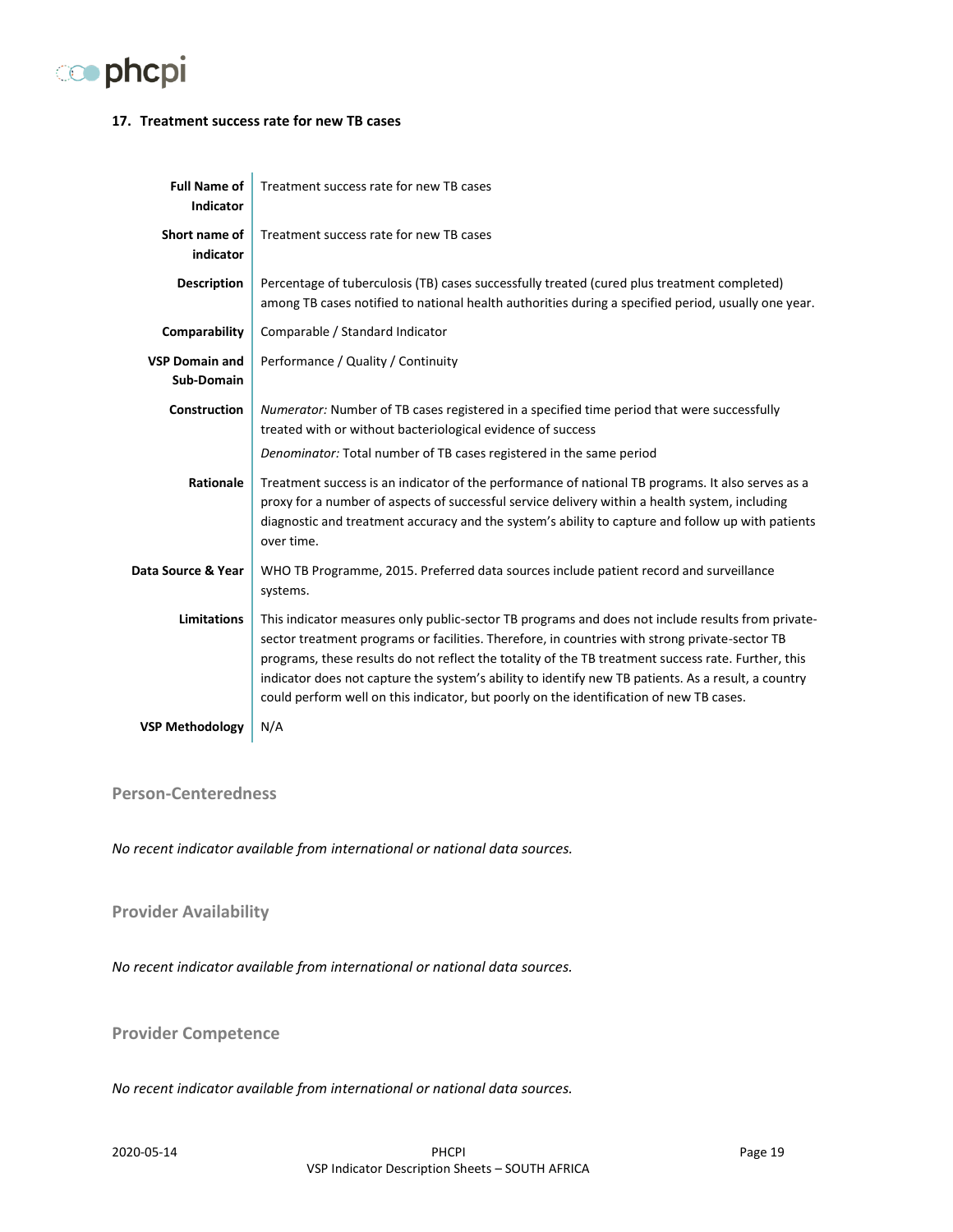

<span id="page-19-0"></span>**Safety**

#### <span id="page-19-1"></span>**18. Adequate waste disposal**

| <b>Full Name of</b><br><b>Indicator</b> | Adequate waste disposal system in place                                                                                                                                                                                                                                                                                                                                                     |
|-----------------------------------------|---------------------------------------------------------------------------------------------------------------------------------------------------------------------------------------------------------------------------------------------------------------------------------------------------------------------------------------------------------------------------------------------|
| Short name of<br>indicator              | Adequate waste disposal                                                                                                                                                                                                                                                                                                                                                                     |
| <b>Description</b>                      | Average score (out of 3) on adherence to standards for disposing of medical and hazardous<br>waste, sharps, and having guidelines for waste disposal in place.                                                                                                                                                                                                                              |
| Comparability                           | Non-comparable / Country-specific proxy indicator for "Adequate waste disposal"                                                                                                                                                                                                                                                                                                             |
| <b>VSP Domain and</b><br>Sub-Domain     | Performance / Quality / Safety                                                                                                                                                                                                                                                                                                                                                              |
| <b>Construction</b>                     | Numerator: Total of the average number of the 3 waste disposal tracer items in place in a facility                                                                                                                                                                                                                                                                                          |
|                                         | Denominator: Total number of facilities                                                                                                                                                                                                                                                                                                                                                     |
|                                         | Tracer Items for Waste Disposal: A signed waste removal service level agreement between the<br>health department and the service provider is available; waste is removed in line with contract;<br>standard operating procedure on infection control is available; standard operating procedure for<br>managing general and health care risk waste is available                             |
| Rationale                               | Good waste control practices are required to support infection control and as well as the safety of<br>both health workers and staff and clients.                                                                                                                                                                                                                                           |
| Data Source & Year                      | Ideal Clinic Facility Profiles, 2017. The Ideal Health Facility programme was launched in 2013 as an<br>initiative to improve the quality of care provided in Primary Health Care facilities. Under this<br>framework, facilities are evaluated on 212 elements that examine a broad range of<br>characteristics, including services offered, infrastructure, policies, staff and supplies. |
| <b>Limitations</b>                      | The indicator conveys the extent to which waste disposal tracer items are present, but it does not<br>indicate how well health workers adhere to infection control practices-for example, whether the<br>posted guidelines are followed or if sharps are always disposed in the designated place/manner.                                                                                    |
| <b>VSP Methodology</b>                  | N/A                                                                                                                                                                                                                                                                                                                                                                                         |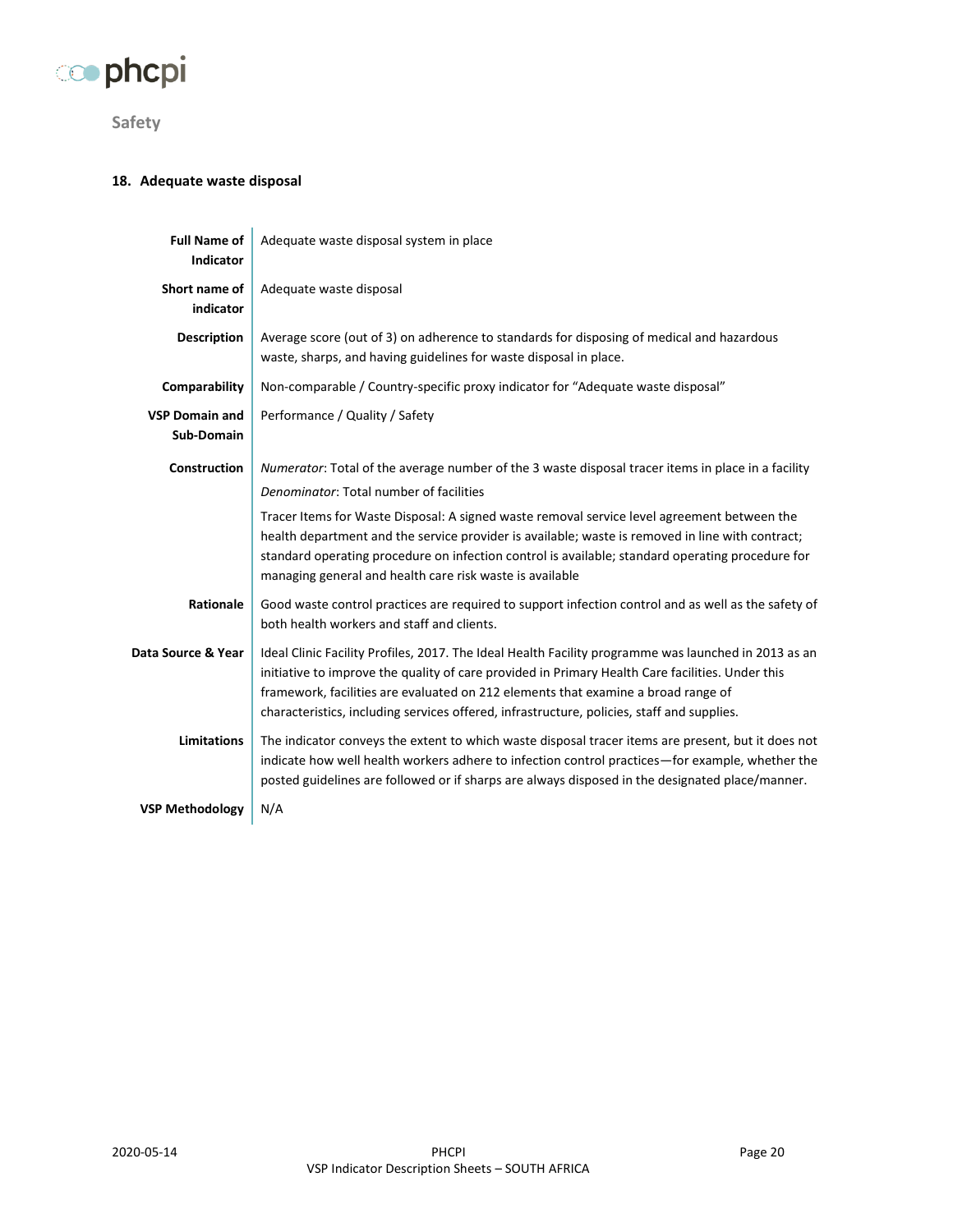

#### <span id="page-20-0"></span>**19. Adequate infection control**

| <b>Full Name of</b><br><b>Indicator</b> | Proportion of clinic rooms with all control items                                                                                                                                                                                                                                                                                                                                                 |
|-----------------------------------------|---------------------------------------------------------------------------------------------------------------------------------------------------------------------------------------------------------------------------------------------------------------------------------------------------------------------------------------------------------------------------------------------------|
| Short name of<br>indicator              | Adequate infection control                                                                                                                                                                                                                                                                                                                                                                        |
| <b>Description</b>                      | Proportion of rooms (family planning, sick child, antenatal care, and non-communicable disease)<br>where all infection control tracer items are present.                                                                                                                                                                                                                                          |
| Comparability                           | Non-comparable / Country-specific proxy indicator for "Adequate infection control"                                                                                                                                                                                                                                                                                                                |
| <b>VSP Domain and</b><br>Sub-Domain     | Performance / Quality / Safety                                                                                                                                                                                                                                                                                                                                                                    |
| <b>Construction</b>                     | Numerator: Number of rooms where all the infection control tracer items were observed                                                                                                                                                                                                                                                                                                             |
|                                         | Denominator: Total number of rooms observed                                                                                                                                                                                                                                                                                                                                                       |
|                                         | Tracer Items for Infection Control: Liquid hand wash soap is available in toilets, consulting rooms,<br>and vital signs rooms; running water is available in toilets; sharps are disposed of in an<br>impenetrable, tamperproof container; sanitary and healthcare risk waste are managed<br>appropriately; sterile gloves are available; chlorine compounds (e.g. Biocide D or Clorox) available |
| Rationale                               | Adequate infection control practices are a key element in protecting both health workers and<br>clients from the transmission of infection. The list of infection control items included in this<br>indicator forms a basic foundation for infection control in the health facility setting.                                                                                                      |
| Data Source & Year                      | Ideal Clinic Facility Profiles, 2017. The Ideal Health Facility programme was launched in 2013 as an<br>initiative to improve the quality of care provided in Primary Health Care facilities. Under this<br>framework, facilities are evaluated on 212 elements that examine a broad range of<br>characteristics, including services offered, infrastructure, policies, staff and supplies.       |
| <b>Limitations</b>                      | The indicator conveys the extent to which infection control items are present, but it does not<br>indicate how well health workers adhere to infection control practices-for example, whether<br>they use soap and water to wash their hands, wear gloves, or disinfect surfaces.                                                                                                                 |
| <b>VSP Methodology</b>                  | N/A                                                                                                                                                                                                                                                                                                                                                                                               |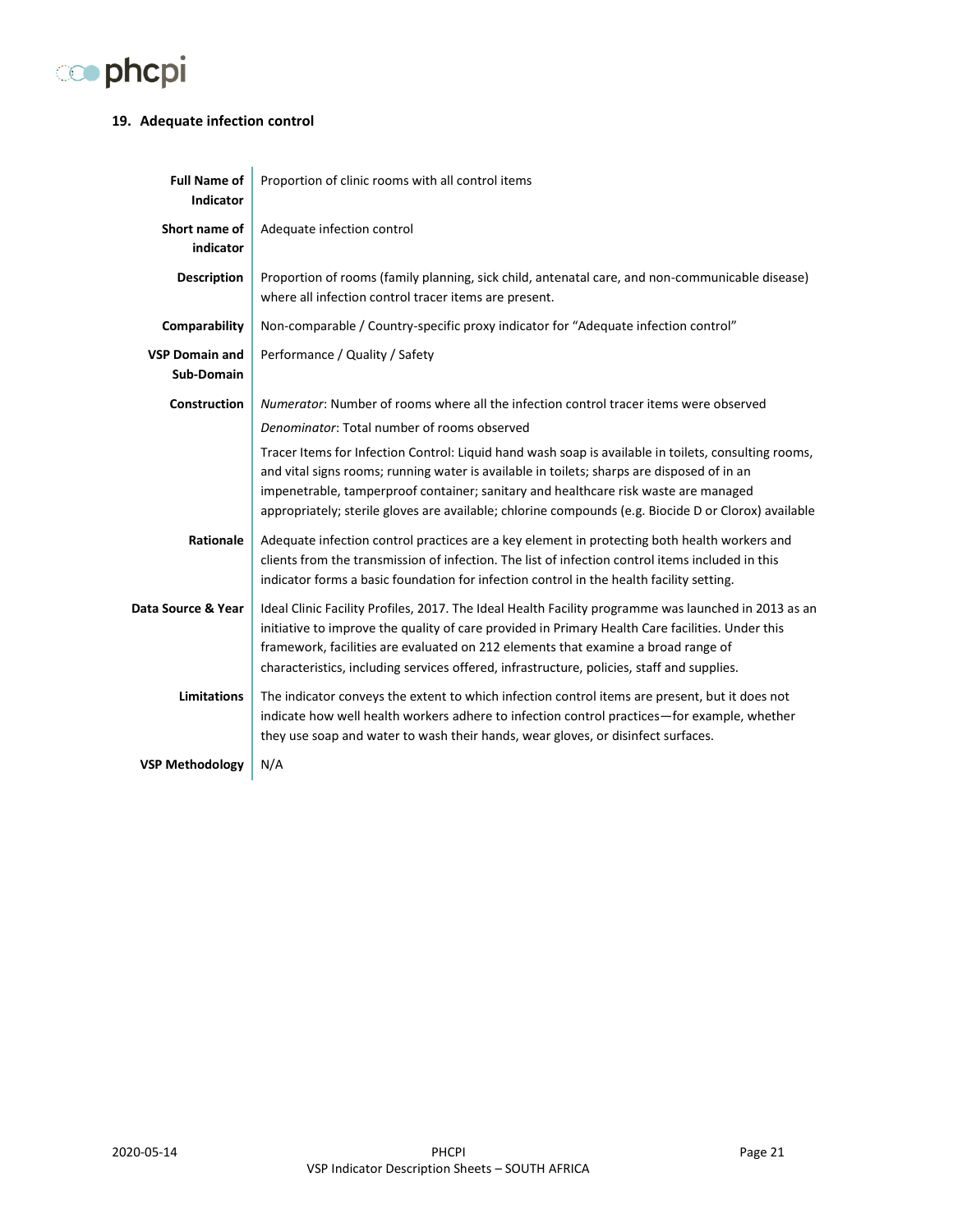

## <span id="page-21-0"></span>**Service Coverage**

**Coverage** looks at the effective application of a broad range of PHC-focused clinical services for the population in need of such services.

### <span id="page-21-1"></span>**RMNCH**

#### <span id="page-21-2"></span>**20. Demand for family planning satisfied with modern methods**

| <b>Full Name of</b><br>Indicator    | Demand satisfied with modern methods among women 15-49 years who are married or in a union<br>(%)                                                                                                                                                                                                                                                                                                                                                                                                                                                                                                                                                                                                                                                                                                                                                                     |
|-------------------------------------|-----------------------------------------------------------------------------------------------------------------------------------------------------------------------------------------------------------------------------------------------------------------------------------------------------------------------------------------------------------------------------------------------------------------------------------------------------------------------------------------------------------------------------------------------------------------------------------------------------------------------------------------------------------------------------------------------------------------------------------------------------------------------------------------------------------------------------------------------------------------------|
| Short name of<br>indicator          | Demand for family planning satisfied with modern methods                                                                                                                                                                                                                                                                                                                                                                                                                                                                                                                                                                                                                                                                                                                                                                                                              |
| <b>Description</b>                  | Proportion of married or in-union women of reproductive age (aged 15-49 years) who are married<br>or in a union and have their need for family planning satisfied with modern methods.                                                                                                                                                                                                                                                                                                                                                                                                                                                                                                                                                                                                                                                                                |
| Comparability                       | Comparable / Standard Indicator                                                                                                                                                                                                                                                                                                                                                                                                                                                                                                                                                                                                                                                                                                                                                                                                                                       |
| <b>VSP Domain and</b><br>Sub-Domain | Performance / Coverage / RMNCH                                                                                                                                                                                                                                                                                                                                                                                                                                                                                                                                                                                                                                                                                                                                                                                                                                        |
| <b>Construction</b>                 | Numerator: Number of married or in-union women of reproductive age (15–49 years old) who are<br>currently using, or whose sexual partner is currently using, at least one modern contraceptive<br>method                                                                                                                                                                                                                                                                                                                                                                                                                                                                                                                                                                                                                                                              |
|                                     | Denominator: Total demand for family planning (the sum of contraceptive prevalence (any method)<br>and the unmet need for family planning)                                                                                                                                                                                                                                                                                                                                                                                                                                                                                                                                                                                                                                                                                                                            |
| Rationale                           | Use of modern contraception is a critical component of women's, maternal, and population health.<br>This indicator serves as a proxy for population access to reproductive health services, particularly<br>women's access, which are frequently delivered through the primary health care system and are<br>essential for meeting many health targets. Demand satisfied with a modern method is SDG<br>indicator 3.7.1.                                                                                                                                                                                                                                                                                                                                                                                                                                              |
| Data Source & Year                  | Taken from joint World Bank/WHO "Tracking Universal Health Coverage: 2017 Global Monitoring<br>Report" based on data from 2015. Data are sourced from UNPD estimates based on household<br>surveys, including Demographic and Health Survey (DHS). DHS is a nationally-representative<br>household survey that provides data for a wide range of monitoring and impact evaluation<br>indicators in the areas of population, health, and nutrition. Standard DHS surveys have large sample<br>sizes (usually between 5,000 and 30,000 households) and typically are conducted about every 5<br>years, to allow comparisons over time.                                                                                                                                                                                                                                  |
| <b>Limitations</b>                  | In some surveys, the lack of probing questions, asked to ensure that the respondent understands<br>the meaning of the different contraceptive methods, can result in an underestimation of<br>contraceptive prevalence. Sampling variability may be an issue, particularly when contraceptive<br>prevalence, modern methods is measured for a specific subgroup (according to method, age-group,<br>level of educational attainment, place of residence, etc.) or when analyzing trends over time. This<br>indicator is a measure of both service coverage and fertility preferences and, as such, no target<br>exists. This indicator also specifically addresses only those women who are married or in a union<br>and may fail to account for any barriers to access encountered by those women who are not but<br>may still desire or benefit from contraception. |
| <b>VSP Methodology</b>              | N/A                                                                                                                                                                                                                                                                                                                                                                                                                                                                                                                                                                                                                                                                                                                                                                                                                                                                   |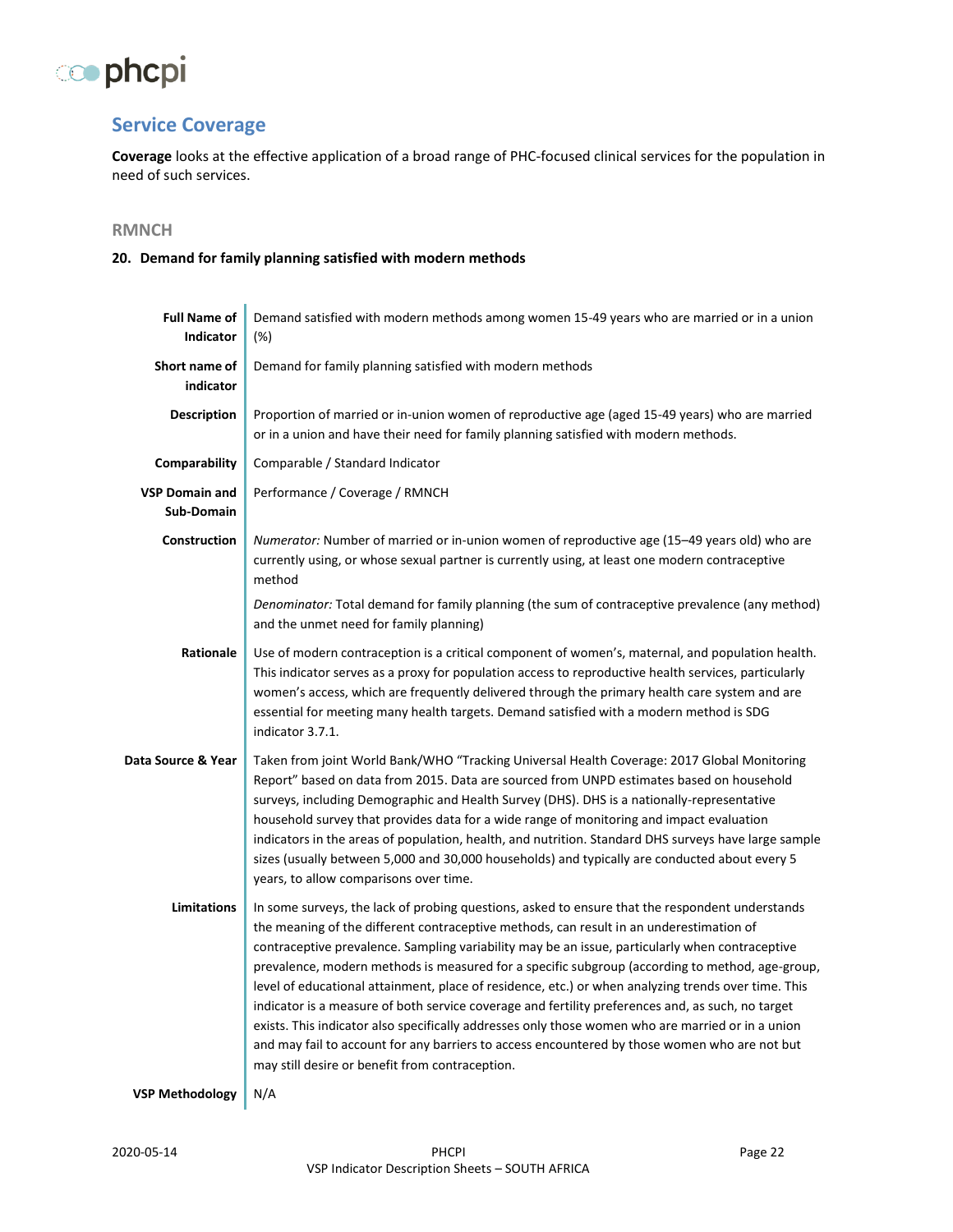

#### <span id="page-22-0"></span>**21. Antenatal care coverage (4+ visits)**

| <b>Full Name of</b><br><b>Indicator</b> | Antenatal care coverage, four or more visits (ANC4) (%)                                                                                                                                                                                                                                                                                                                                                                                                                                                                                                                                                                                                                                                               |
|-----------------------------------------|-----------------------------------------------------------------------------------------------------------------------------------------------------------------------------------------------------------------------------------------------------------------------------------------------------------------------------------------------------------------------------------------------------------------------------------------------------------------------------------------------------------------------------------------------------------------------------------------------------------------------------------------------------------------------------------------------------------------------|
| Short name of<br>indicator              | Antenatal care coverage (4+ visits)                                                                                                                                                                                                                                                                                                                                                                                                                                                                                                                                                                                                                                                                                   |
| <b>Description</b>                      | Antenatal care coverage (4+) visits is the percent of women with a live birth who received antenatal<br>care (ANC) 4 or more times.                                                                                                                                                                                                                                                                                                                                                                                                                                                                                                                                                                                   |
| Comparability                           | Comparable / Standard Indicator                                                                                                                                                                                                                                                                                                                                                                                                                                                                                                                                                                                                                                                                                       |
| <b>VSP Domain and</b><br>Sub-Domain     | Performance / Coverage / RMNCH                                                                                                                                                                                                                                                                                                                                                                                                                                                                                                                                                                                                                                                                                        |
| <b>Construction</b>                     | Numerator: The number of women aged 15-49 surveyed with a live birth in a given time period who<br>received antenatal care four or more times from any provider                                                                                                                                                                                                                                                                                                                                                                                                                                                                                                                                                       |
|                                         | Denominator: Total number of women aged 15-49 with a live birth in the same period                                                                                                                                                                                                                                                                                                                                                                                                                                                                                                                                                                                                                                    |
| <b>Rationale</b>                        | Antenatal care coverage is an indicator of access and use of health care during pregnancy. The<br>antenatal period presents opportunities for reaching pregnant women with interventions that may<br>be vital to their health and wellbeing and that of their infants. Receiving antenatal care at least four<br>times, as recommended by WHO, increases the likelihood of receiving effective maternal health<br>interventions during antenatal visits.                                                                                                                                                                                                                                                              |
| Data Source & Year                      | Taken from joint World Bank/WHO "Tracking Universal Health Coverage: 2017 Global Monitoring<br>Report" based on data from 2007. Data are sourced from the WHO/RHR global database, which<br>compiles empirical data from DHS, MICS and other national household surveys. Available survey<br>data on this indicator usually do not specify the type of provider; therefore, in general, receipt of<br>care by any provider is measured. At the global level, data from facility reporting are not used.<br>Before data are included into the global databases, UNICEF undertakes a process of data<br>verification that includes correspondence with field offices to clarify any questions regarding<br>estimates.   |
| <b>Limitations</b>                      | Receiving antenatal care during pregnancy does not guarantee the receipt of interventions that are<br>effective in improving maternal health (effective coverage). Although the indicator for "at least one<br>visit" refers to visits with skilled health providers (doctor, nurse, or midwife), "four or more visits"<br>usually measures visits with any provider because national-level household surveys do not collect<br>provider data for each visit. In addition, standardization of the definition of skilled health personnel<br>is sometimes difficult because of differences in training of health personnel in different countries<br>(UNICEF). Recall error is a potential source of bias in the data. |
| <b>VSP Methodology</b>                  | N/A                                                                                                                                                                                                                                                                                                                                                                                                                                                                                                                                                                                                                                                                                                                   |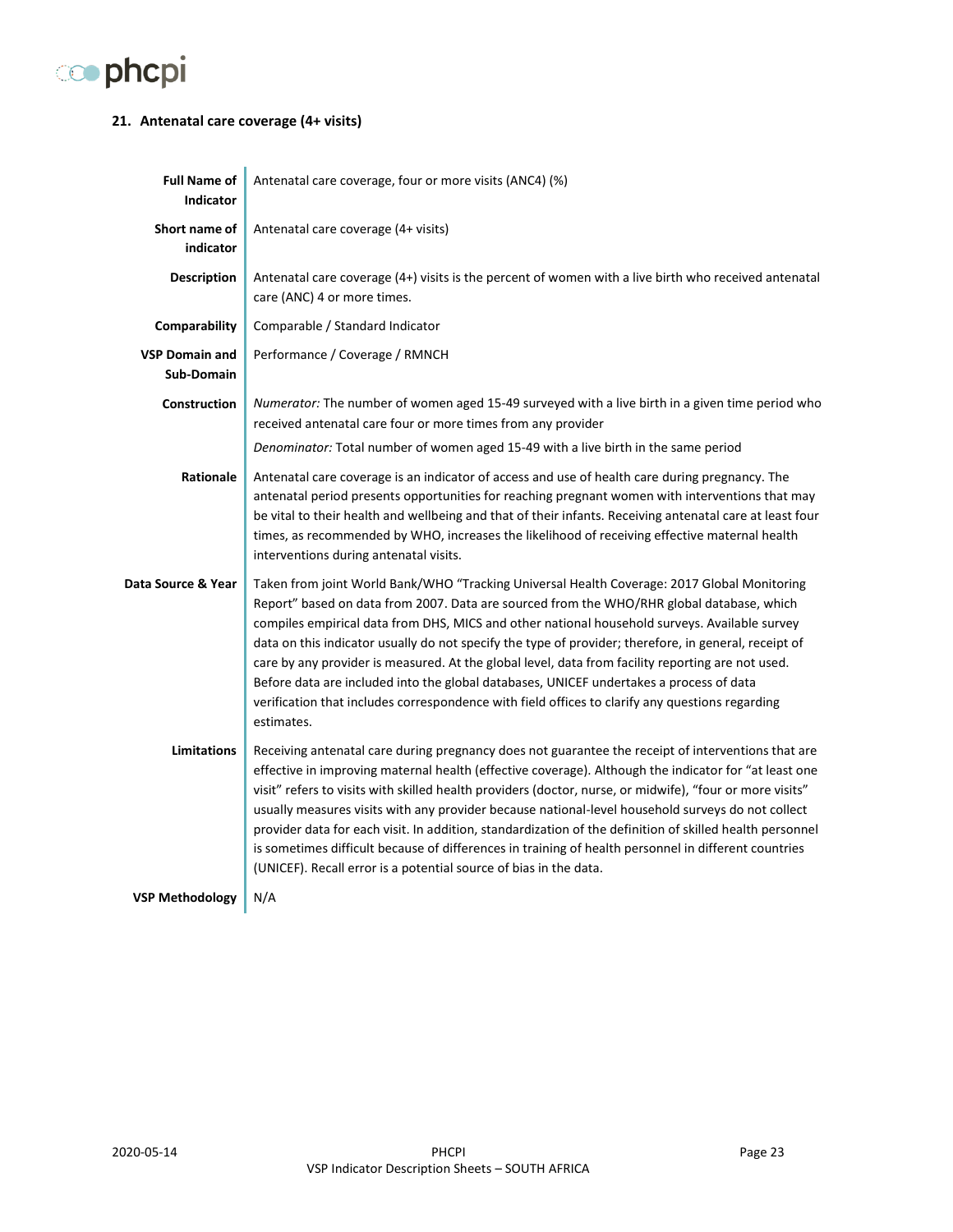

#### <span id="page-23-0"></span>**22. Coverage of DTP3 immunization**

| <b>Full Name of</b><br><b>Indicator</b> | One-year-old children who have received 3 doses of diphtheria-tetanus-pertussis vaccine (DTP3),<br>(%)                                                                                                                                                                                                                                            |
|-----------------------------------------|---------------------------------------------------------------------------------------------------------------------------------------------------------------------------------------------------------------------------------------------------------------------------------------------------------------------------------------------------|
| Short name of<br>indicator              | Coverage of DTP3 immunization                                                                                                                                                                                                                                                                                                                     |
| <b>Description</b>                      | Diphtheria-tetanus-pertussis (DTP) coverage measures the percent of one-year-olds who have<br>received three doses of the combined diphtheria, tetanus toxoid and pertussis vaccine in a given<br>year.                                                                                                                                           |
| Comparability                           | Comparable / Standard Indicator                                                                                                                                                                                                                                                                                                                   |
| <b>VSP Domain and</b><br>Sub-Domain     | Performance / Coverage / RMNCH                                                                                                                                                                                                                                                                                                                    |
| <b>Construction</b>                     | Numerator: Number of children of aged 12 months surveyed who have received three doses of the<br>combined diphtheria, tetanus toxoid and pertussis vaccine in a given year                                                                                                                                                                        |
|                                         | Denominator: Total population of children aged 12 months surveyed                                                                                                                                                                                                                                                                                 |
| Rationale                               | Immunization is an essential component for reducing under-five mortality. Immunization coverage<br>estimates are used to monitor coverage of immunization services and to guide disease eradication<br>and elimination efforts.                                                                                                                   |
| Data Source & Year                      | Taken from joint World Bank/WHO "Tracking Universal Health Coverage: 2017 Global Monitoring<br>Report" based on data from 2015. The WHO and UNICEF regularly report and release updated<br>immunization coverage data related to the Global Vaccine Action Plan. Data are based on country<br>reported administrative data and household surveys. |
| <b>Limitations</b>                      | Given the prevalence of global support for immunization efforts, a high coverage rate of DTP3<br>immunization may be reflective of strong support from vertical programming in some countries. As<br>such, DTP3 coverage alone is not necessarily a proxy for health system performance.                                                          |
| <b>VSP Methodology</b>                  | N/A                                                                                                                                                                                                                                                                                                                                               |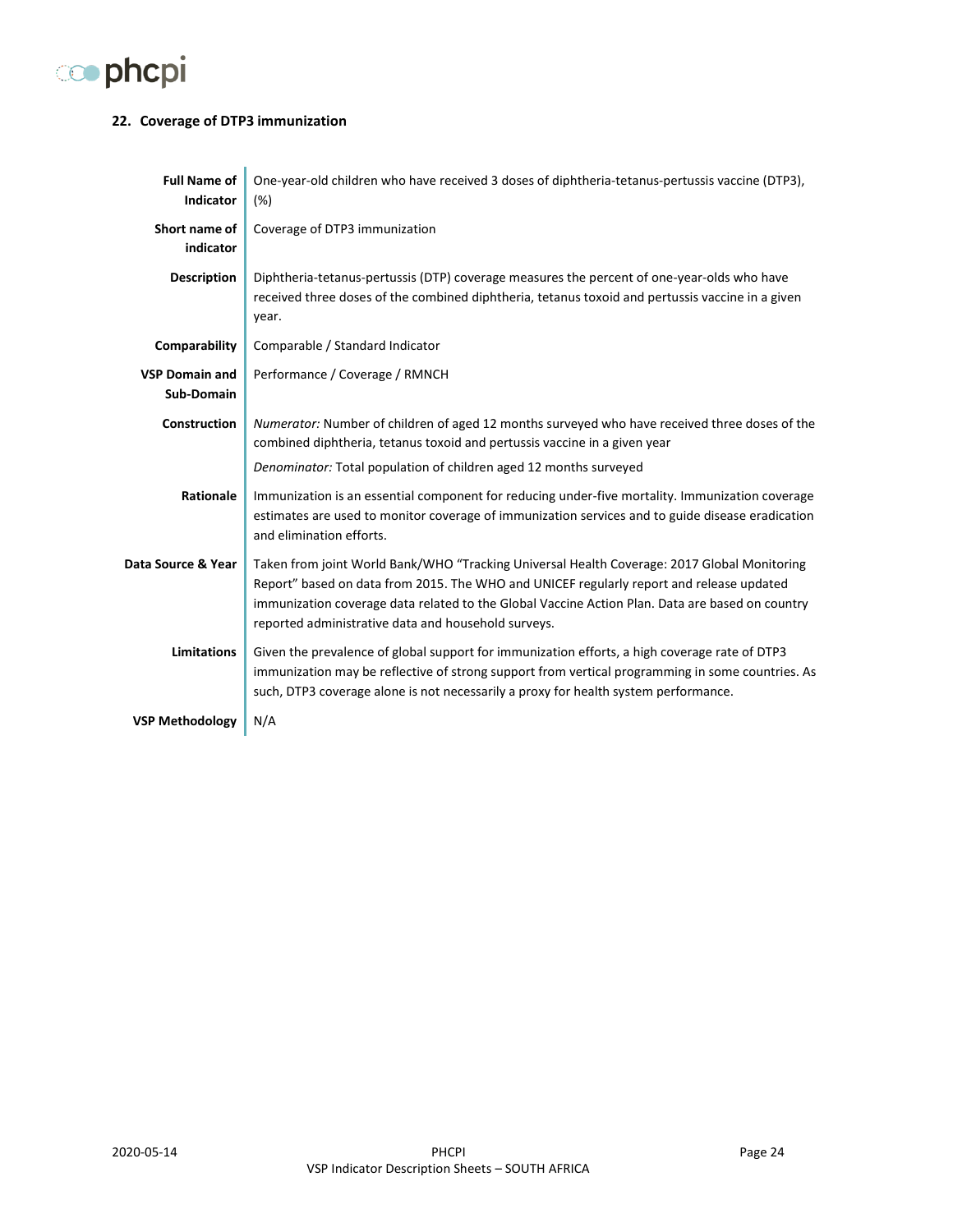

#### <span id="page-24-0"></span>**23. Care-seeking for suspected child pneumonia**

| <b>Full Name of</b><br><b>Indicator</b> | Care-seeking behavior for children with suspected pneumonia (%)                                                                                                                                                                                                                                                                                                                         |
|-----------------------------------------|-----------------------------------------------------------------------------------------------------------------------------------------------------------------------------------------------------------------------------------------------------------------------------------------------------------------------------------------------------------------------------------------|
| Short name of<br>indicator              | Care-seeking for suspected child pneumonia                                                                                                                                                                                                                                                                                                                                              |
| <b>Description</b>                      | Percentage of children under 5 years of age with suspected pneumonia (cough and difficulty<br>breathing NOT due to a problem in the chest and a blocked nose) in the two weeks preceding the<br>survey taken to an appropriate health facility or provider.                                                                                                                             |
| Comparability                           | Comparable / Standard Indicator                                                                                                                                                                                                                                                                                                                                                         |
| <b>VSP Domain and</b><br>Sub-Domain     | Performance / Coverage / RMNCH                                                                                                                                                                                                                                                                                                                                                          |
| Construction                            | Numerator: Number of children (0-59 months) with suspected pneumonia in the two weeks<br>preceding the survey taken to an appropriate health provider                                                                                                                                                                                                                                   |
|                                         | Denominator: Number of children (0-59 months) with suspected pneumonia in the two weeks<br>preceding the survey                                                                                                                                                                                                                                                                         |
| Rationale                               | Pneumonia is a leading cause of child illness and mortality. The strategy for ending preventable<br>child deaths from pneumonia and diarrhea includes a focus on encouraging appropriate care<br>seeking, a key link to receiving appropriate treatment. A number of strategies and programmes to<br>improve care seeking have been developed and implemented in a number of countries. |
| Data Source & Year                      | Taken from joint World Bank/WHO "Tracking Universal Health Coverage: 2017 Global Monitoring<br>Report" based on data from 2003. Data are sourced from the UNICEF global database from<br>Demographic and Health Surveys (DHS) and Multiple Indicator Cluster Surveys (MICS).                                                                                                            |
| <b>Limitations</b>                      | Results are taken from surveys and as a result are subject to recall bias and limitations due to<br>survey design.                                                                                                                                                                                                                                                                      |
| <b>VSP Methodology</b>                  | N/A                                                                                                                                                                                                                                                                                                                                                                                     |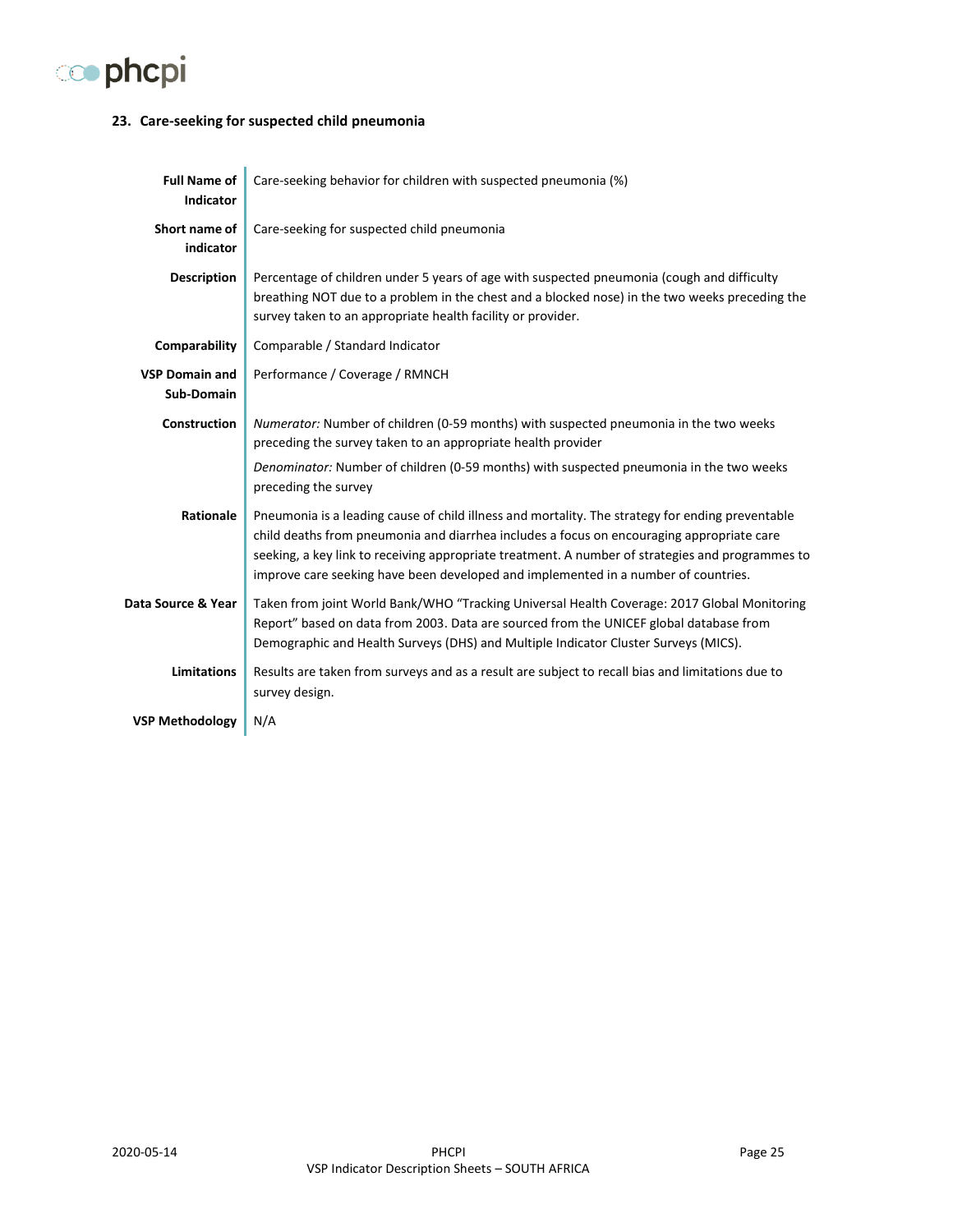

## <span id="page-25-0"></span>**Infectious Diseases**

#### <span id="page-25-1"></span>**24. TB cases detected and treated with success**

| <b>Full Name of</b><br><b>Indicator</b> | Tuberculosis cases detected and treated with success (%)                                                                                                                                                                                                                                                                                                                                                                                                                                                                                                                                                                                       |
|-----------------------------------------|------------------------------------------------------------------------------------------------------------------------------------------------------------------------------------------------------------------------------------------------------------------------------------------------------------------------------------------------------------------------------------------------------------------------------------------------------------------------------------------------------------------------------------------------------------------------------------------------------------------------------------------------|
| Short name of<br>indicator              | Tuberculosis cases detected and treated with success                                                                                                                                                                                                                                                                                                                                                                                                                                                                                                                                                                                           |
| <b>Description</b>                      | Number of new and relapse cases of tuberculosis (TB) that were notified and treated successfully in<br>a given year, divided by the estimated number of incident TB cases in the same year, expressed as a<br>percentage.                                                                                                                                                                                                                                                                                                                                                                                                                      |
| Comparability                           | Comparable / Standard Indicator                                                                                                                                                                                                                                                                                                                                                                                                                                                                                                                                                                                                                |
| <b>VSP Domain and</b><br>Sub-Domain     | Performance / Coverage / Infectious Diseases                                                                                                                                                                                                                                                                                                                                                                                                                                                                                                                                                                                                   |
| <b>Construction</b>                     | Numerator: Number of new and relapse cases notified and treated in a given year                                                                                                                                                                                                                                                                                                                                                                                                                                                                                                                                                                |
|                                         | Denominator: Number of estimated incident cases in the same year                                                                                                                                                                                                                                                                                                                                                                                                                                                                                                                                                                               |
| Rationale                               | This indicator combines case detection rate with treatment success rate to estimate how well the<br>system is detecting and successfully treating TB cases. Treatment success is an indicator of the<br>performance of national TB programs. It also serves as a proxy for a number of aspects of successful<br>service delivery within a health system, including diagnostic and treatment accuracy and the<br>system's ability to capture and follow up with patients.                                                                                                                                                                       |
| Data Source & Year                      | Taken from joint World Bank/WHO "Tracking Universal Health Coverage: 2017 Global Monitoring<br>Report" based on data from 2014. Estimates of TB incidence are produced through a consultative<br>and analytical process led by WHO and are published annually. These estimates are based on<br>annual case notifications, assessments of the quality and coverage of TB notification data, national<br>surveys of the prevalence of TB disease, and information from death (vital) registration systems.<br>Estimates of incidence for each country are derived, using one or more of the following approaches<br>depending on available data: |
|                                         | 1.<br>incidence = case notifications/estimated proportion of cases detected;<br>2.<br>incidence = prevalence/duration of condition;<br>3.<br>incidence = deaths/proportion of incident cases that die.                                                                                                                                                                                                                                                                                                                                                                                                                                         |
|                                         | These estimates of TB incidence are combined with country-reported data on the number of cases<br>detected and treated, and the percentage of cases successfully treated, as described above.                                                                                                                                                                                                                                                                                                                                                                                                                                                  |
| <b>Limitations</b>                      | The proposed data source for this indicator measures only public sector TB programs and does not<br>include results from private-sector treatment programs or facilities. Therefore, in countries with<br>strong private-sector TB programs, the results do not reflect the totality of the TB treatment<br>success rate.                                                                                                                                                                                                                                                                                                                      |
| <b>VSP Methodology</b>                  | N/A                                                                                                                                                                                                                                                                                                                                                                                                                                                                                                                                                                                                                                            |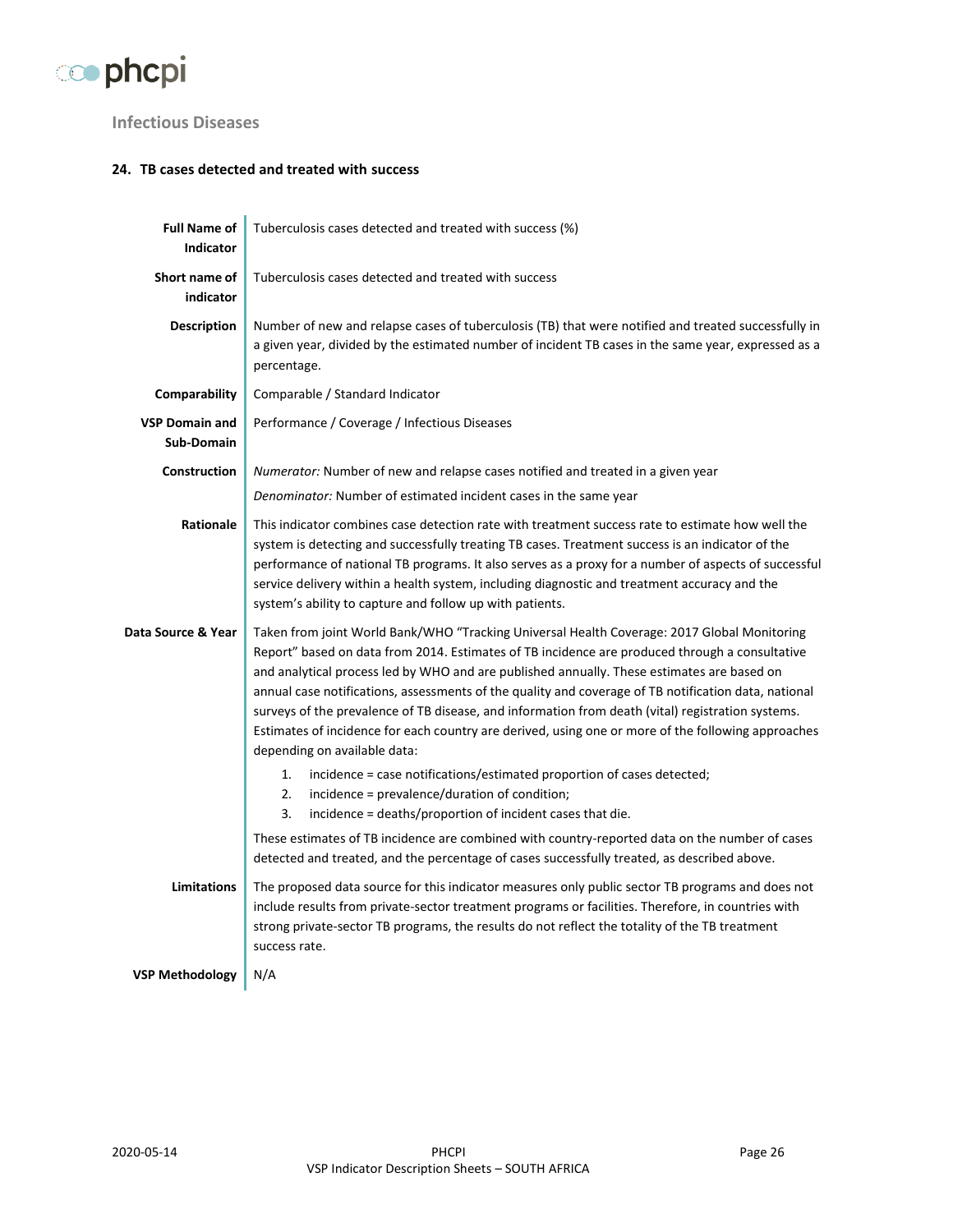

#### <span id="page-26-0"></span>**25. People living with HIV receiving anti-retroviral treatment**

| <b>Full Name of</b><br><b>Indicator</b> | People living with HIV receiving Antiretroviral Therapy (ART) (%)                                                                                                                                                                                                                                                                                                                                                         |
|-----------------------------------------|---------------------------------------------------------------------------------------------------------------------------------------------------------------------------------------------------------------------------------------------------------------------------------------------------------------------------------------------------------------------------------------------------------------------------|
| Short name of<br>indicator              | People living with HIV receiving anti-retroviral treatment                                                                                                                                                                                                                                                                                                                                                                |
| <b>Description</b>                      | Percentage of people living with HIV currently receiving antiretroviral therapy (ART) among the<br>estimated number of adults and children living with HIV.                                                                                                                                                                                                                                                               |
| Comparability                           | Comparable / Standard Indicator                                                                                                                                                                                                                                                                                                                                                                                           |
| <b>VSP Domain and</b><br>Sub-Domain     | Performance / Coverage / Infectious Diseases                                                                                                                                                                                                                                                                                                                                                                              |
| Construction                            | Numerator: Number of adults and children who are currently receiving ART at the end of the<br>reporting period                                                                                                                                                                                                                                                                                                            |
|                                         | Denominator: Estimated number of adults and children living with HIV                                                                                                                                                                                                                                                                                                                                                      |
| Rationale                               | ART has been shown to reduce HIV-related morbidity and mortality among people living with HIV<br>and to reduce transmission of HIV. Effective provision of ART can be a marker of how well a health<br>system reaches marginalized populations with higher HIV prevalence.                                                                                                                                                |
| Data Source & Year                      | Taken from joint World Bank/WHO "Tracking Universal Health Coverage: 2017 Global Monitoring<br>Report" based on data from 2015. Data are sourced from WHO/UNAIDS estimates. Data on receipt<br>of ART can be collected from facility-based ART registers or drug supply management systems. To<br>estimate the denominator, a standard modelling HIV estimation method, such as in the Spectrum<br>model, is recommended. |
| <b>Limitations</b>                      | The indicator permits monitoring trends in coverage but does not attempt to distinguish between<br>different forms of antiretroviral therapy or to measure the cost, quality or effectiveness of, or<br>adherence to the treatment regimen provided. These will each vary within and between countries<br>and are liable to change over time.                                                                             |
|                                         | The indicator measures the number of people provided with medication but does not measure<br>whether the individual took the medication thus it is not a measure of adherence.                                                                                                                                                                                                                                            |
| <b>VSP Methodology</b>                  | N/A                                                                                                                                                                                                                                                                                                                                                                                                                       |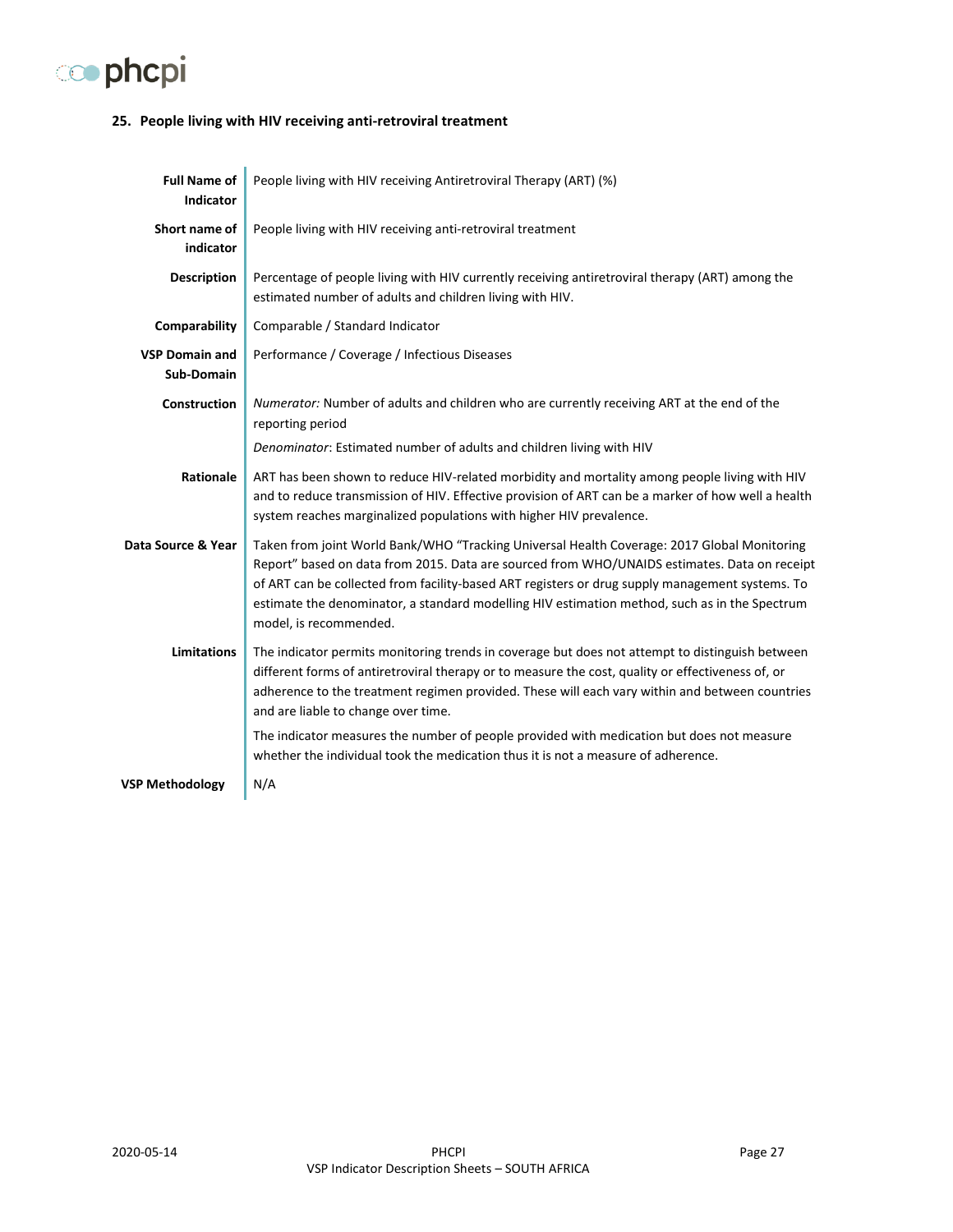

#### <span id="page-27-0"></span>**26. Children under 5 with diarrhea receiving ORS**

| <b>Full Name of</b><br><b>Indicator</b> | Treatment of diarrhea: Oral rehydration solution (ORS)                                                                                                                                                                                                                                                                                                                                                                                                                                                                                                                                                                         |
|-----------------------------------------|--------------------------------------------------------------------------------------------------------------------------------------------------------------------------------------------------------------------------------------------------------------------------------------------------------------------------------------------------------------------------------------------------------------------------------------------------------------------------------------------------------------------------------------------------------------------------------------------------------------------------------|
| Short name of<br>indicator              | Children under 5 with diarrhea receiving ORS                                                                                                                                                                                                                                                                                                                                                                                                                                                                                                                                                                                   |
| <b>Description</b>                      | The percent of children with diarrhea, a leading cause of death in children under five, who received<br>appropriate treatment with oral rehydration solution.                                                                                                                                                                                                                                                                                                                                                                                                                                                                  |
| Comparability                           | Comparable / Standard Indicator                                                                                                                                                                                                                                                                                                                                                                                                                                                                                                                                                                                                |
| <b>VSP Domain and</b><br>Sub-Domain     | Performance / Coverage / Infectious Diseases                                                                                                                                                                                                                                                                                                                                                                                                                                                                                                                                                                                   |
| <b>Construction</b>                     | Numerator: Number of children under 5 years of age with diarrhoea in the two weeks preceding the<br>survey given fluid from ORS packets or pre-packaged ORS fluids and zinc supplement                                                                                                                                                                                                                                                                                                                                                                                                                                         |
|                                         | Denominator: Total number of children aged 0-59 months with diarrhea in the two weeks prior to<br>the survey                                                                                                                                                                                                                                                                                                                                                                                                                                                                                                                   |
| Rationale                               | Diarrhea is a leading cause of child illness and mortality. This is an important indicator of access to<br>health commodities and effective treatment of a common cause of child mortality. This indicator<br>reflects trust in the primary health care system, access to facilities, availability of common home<br>treatments, and health knowledge and behavior.                                                                                                                                                                                                                                                            |
| Data Source & Year                      | Demographic and Health Survey (DHS), 2010. Due to lack of data, the score has been imputed<br>based on regional average 2010 to 2017.                                                                                                                                                                                                                                                                                                                                                                                                                                                                                          |
|                                         | DHS is a nationally-representative household survey that provides data for a wide range of<br>monitoring and impact evaluation indicators in the areas of population, health, and nutrition.<br>Standard DHS surveys have large sample sizes (usually between 5,000 and 30,000 households) and<br>typically are conducted about every 5 years, to allow comparisons over time. Data were accessed<br>from the DHS STATcompiler which may, in some cases, differ slightly from the results reported in<br>the country's DHS report.                                                                                             |
| <b>Limitations</b>                      | This indicator does not reflect whether oral rehydration salts and continued feeding were given<br>appropriately. Most diarrhea-related deaths are due to dehydration, and many of these deaths can<br>be prevented with the use of oral rehydration salts at home. However, recommendations for the<br>use of oral rehydration therapy have changed over time based on scientific progress, so it is difficult<br>to accurately compare use rates across countries. Until the current recommended method for<br>home management of diarrhea is adopted and applied in all countries, the data should be used with<br>caution. |
|                                         | The prevalence of diarrhea may vary by season. Since country surveys are administered at different<br>times, data comparability is further affected.                                                                                                                                                                                                                                                                                                                                                                                                                                                                           |
| <b>VSP Methodology</b>                  | N/A                                                                                                                                                                                                                                                                                                                                                                                                                                                                                                                                                                                                                            |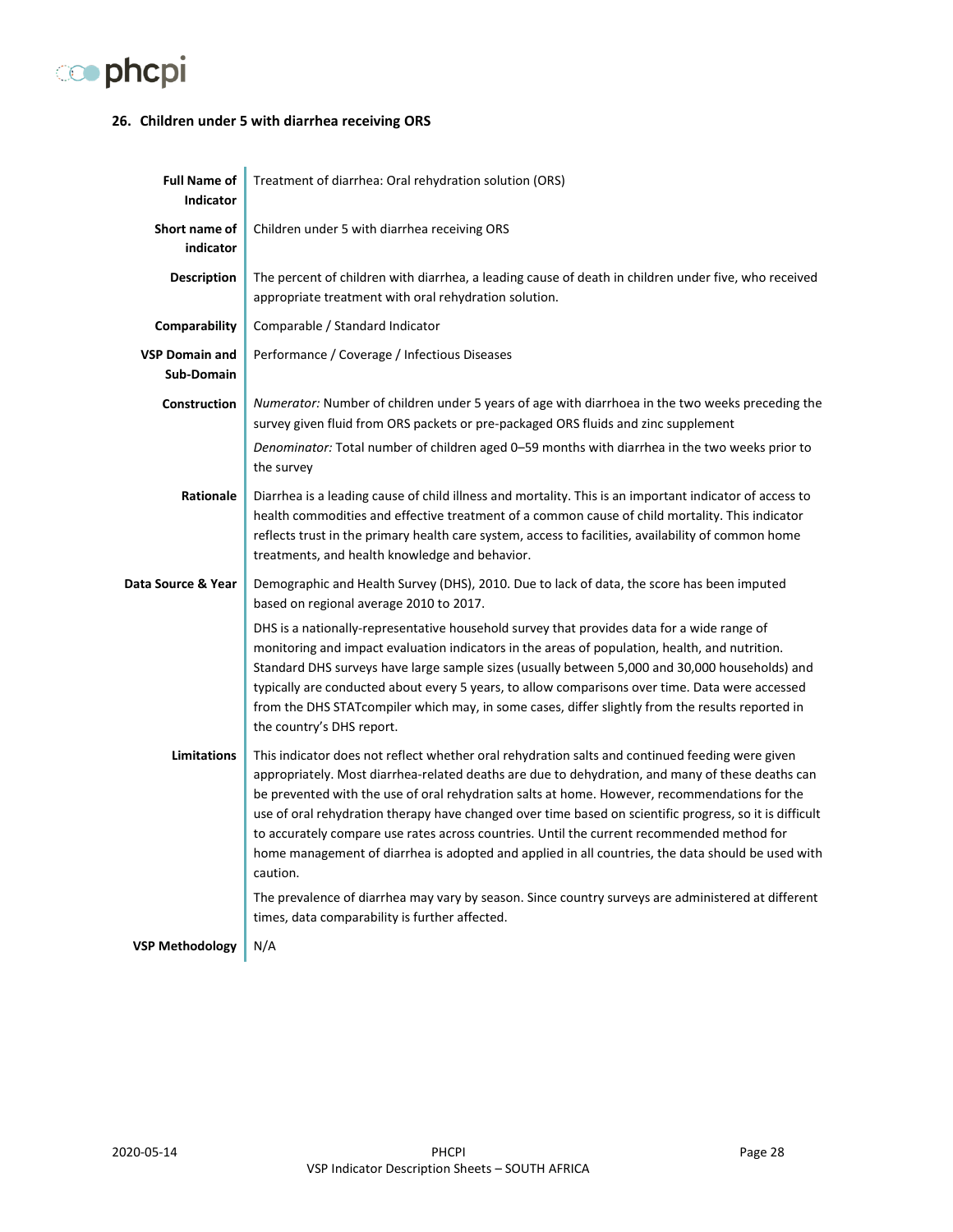

## <span id="page-28-0"></span>**Noncommunicable Diseases**

## <span id="page-28-1"></span>**27. Prevalence of raised blood pressure (age-standardized estimate)**

| <b>Full Name of</b><br>Indicator    | Age standardized prevalence of raised blood pressure, regardless of treatment status (%)                                                                                                                                                                                                                                                                                       |
|-------------------------------------|--------------------------------------------------------------------------------------------------------------------------------------------------------------------------------------------------------------------------------------------------------------------------------------------------------------------------------------------------------------------------------|
| Short name of<br>indicator          | Prevalence of raised blood pressure (age-standardized estimate)                                                                                                                                                                                                                                                                                                                |
| <b>Description</b>                  | Age-standardized prevalence of raised blood pressure among persons aged 18+ years (defined as<br>systolic blood pressure ≥ 140 mmHg and/or diastolic blood pressure ≥ 90 mmHg).                                                                                                                                                                                                |
| Comparability                       | Comparable / Standard Indicator                                                                                                                                                                                                                                                                                                                                                |
| <b>VSP Domain and</b><br>Sub-Domain | Performance / Coverage / NCDs                                                                                                                                                                                                                                                                                                                                                  |
| Construction                        | Numerator: Number of respondents with systolic blood pressure ≥ 140mmHg or diastolic blood<br>pressure ≥ 90mmHg                                                                                                                                                                                                                                                                |
|                                     | Denominator: All survey respondents with a valid measurement                                                                                                                                                                                                                                                                                                                   |
| Rationale                           | Hypertension is a leading risk factor for cardiovascular disease. The results for this indicator<br>represent effective coverage for hypertension, a core part of management of NCDs to reduce<br>complications including renal and cardiovascular disease. This indicator represents a proxy for<br>effective health promotion and service coverage.                          |
| Data Source & Year                  | Taken from joint World Bank/WHO "Tracking Universal Health Coverage: 2017 Global Monitoring<br>Report" based on imputed value from 2015 regional average. Data are sourced from NCD-<br>RisC/WHO estimates based on household surveys including Demographic and Health Survey (DHS)<br>and STEPS.                                                                              |
|                                     | DHS is a nationally-representative household survey that provides data for a wide range of<br>monitoring and impact evaluation indicators in the areas of population, health, and nutrition.<br>Standard DHS surveys have large sample sizes (usually between 5,000 and 30,000 households) and<br>typically are conducted about every 5 years, to allow comparisons over time. |
|                                     | The STEPwise approach to non-communicable disease risk factor surveillance (STEPS) focuses on<br>obtaining core data at each level on the established risk factors that determine the major disease<br>burden. It is based on survey data and may be supplemented by physical and biometric data.                                                                              |
| <b>Limitations</b>                  | The defined adult population age range differs by country. Rates of normal blood pressure are also<br>influenced by a range of determinants beyond health care service delivery, and thus even<br>appropriate and robust provision of PHC clinical services may only have a limited impact on overall<br>population-based prevalence of some NCDs.                             |
| <b>VSP Methodology</b>              | For calculation of summary scores in the VSP, this variable was transformed by subtracting the value<br>from 100 to determine the prevalence of normal blood pressure.                                                                                                                                                                                                         |
|                                     | These estimates were rescaled to provide finer resolution for the index, based on the observed<br>minima across countries. The rescaled indicator = $(X-50)/(100-50)*100$ , where X is the prevalence<br>of normal blood pressure.                                                                                                                                             |